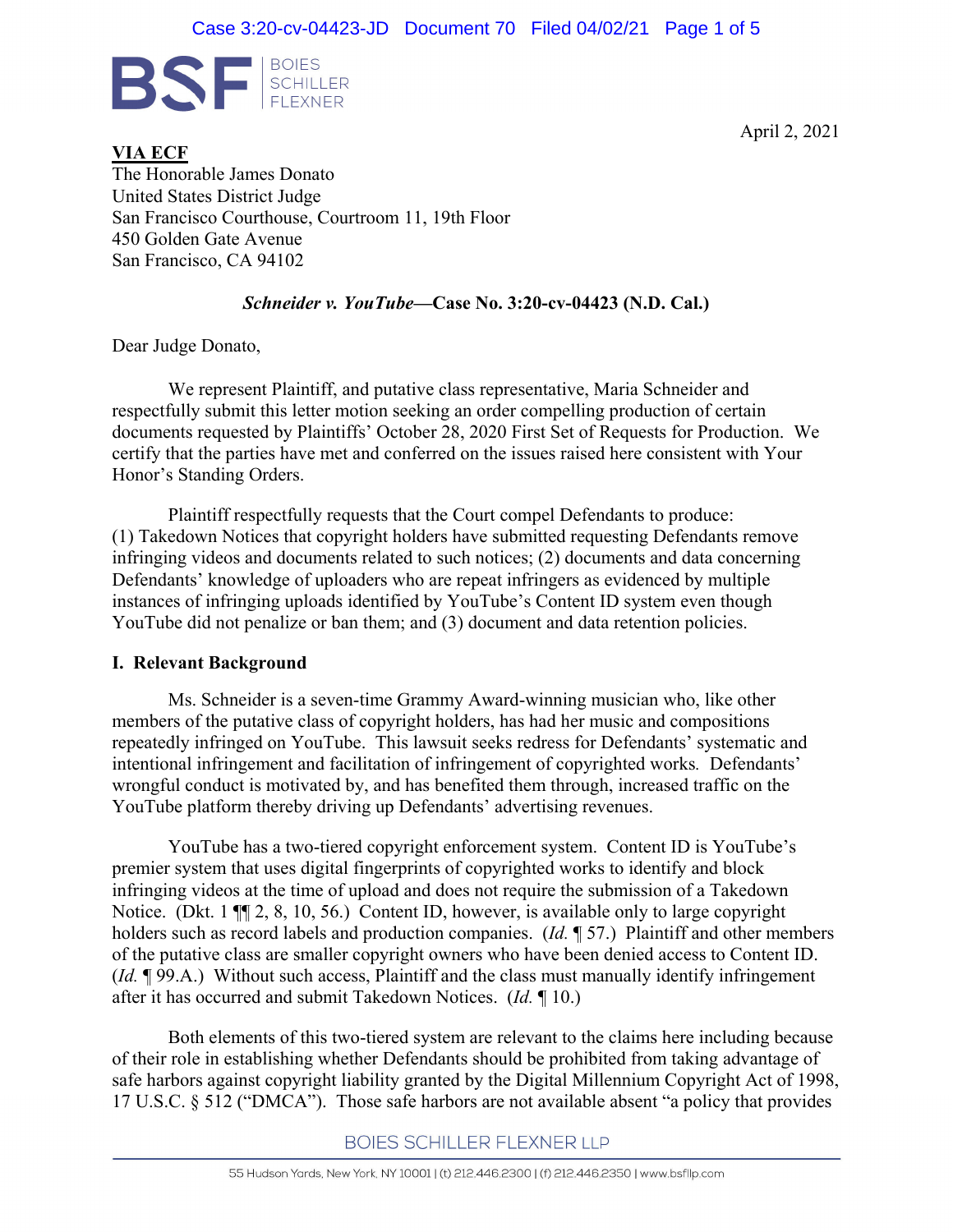

for the termination in appropriate circumstances of" uploaders "who are repeat infringers". 17 U.S.C. § 512(i); *see also* Dkt 1, ¶¶ 12, 88.

YouTube publicly touts Content ID as handling the vast majority of its copyright enforcement issues; but infringing uploads identified by Content ID are *never* counted as "copyright strikes" that YouTube tracks when identifying repeat infringers for termination. (Dkt 1 ¶ 89.) Instead, the only way YouTube issues a copyright strike toward termination is on the basis of the vastly smaller number of takedown notices submitted after a copyright holder manually finds infringement. Infringement caught by Content ID is excluded entirely. (*Id.* ¶ 88.) Defendants' failure to assess penalties, including copyright strikes and termination for these repeat infringers: (i) fails to satisfy the reasonableness requirement to track and terminate repeat infringers as required for the safe harbors; (ii) encourages and incentivizes users to continue posting infringing content; and (iii) creates the constructive (if not actual) knowledge of infringement that is an independent basis to deny access to the DMCA safe harbors. (*Id. ¶¶* 88-91.)

 Independent of the safe harbor issues, Takedown Notices are also relevant: (a) to the definition of the class, which includes only those copyright holders who have submitted a successful takedown notice *(id.* 199.A); (b) because YouTube claims that submitting too many such notices is a valid basis to ban non-Content ID copyright holders from using tools designed to help them manually locate infringing content (a policy that forms an independent basis to deny DMCA safe harbors) (*id.*  $\P$ [14, 86); and (c) to Defendants' knowledge that YouTube displayed and distributed unauthorized and infringing copies of putative class members' copyrighted works that contain copyright management information ("CMI") (*id.* ¶ 144) that "Defendants thereafter displayed and distributed . . . with the intent and knowledge that" the CMI identifying putative members as the rights holders "had been removed . . . without the permission of Plaintiffs and the Class" in violation of relevant statutes (*id.* ¶¶ 145-48).

#### **II. Defendants Must Produce Takedown Notices and Related Documents as Well as Data on Repeat Infringers Caught by Content ID.**

Request 20 seeks documents sufficient to identify each user who has uploaded or attempted to upload videos identified as infringing by Content ID and information about such uploads. Request 27 seeks "All Documents Concerning Takedown Notices You have received" including the Takedown Notices and certain documents regarding such notices. Request 28 seeks "All databases Concerning Takedown Notices and Documents sufficient to show all fields" thereof. Excerpts of the Requests and Responses are in Exhibits A and B, hereto, respectively.

The identity of users who have uploaded infringing videos caught by Content ID, and the related requested information, go directly to whether it is reasonable for YouTube's repeat infringer policy to ignore instances of infringement caught by Content ID. This information surely will indicate multiple instances of repeat infringers—identified by Content ID—who were never terminated. Similarly, Takedown Notices and their dispositions directly relate to the adequacy of Defendants' policy and practices regarding repeat infringers.

Notably, "Section 512(i)(1)(A) requires an assessment of the service provider's 'policy,' not how the service provider treated a particular copyright holder." *Perfect 10, Inc. v. CCBill LLC*, 488 F.3d 1102, 1113 (9th Cir. 2007). Whether YouTube has reasonably implemented a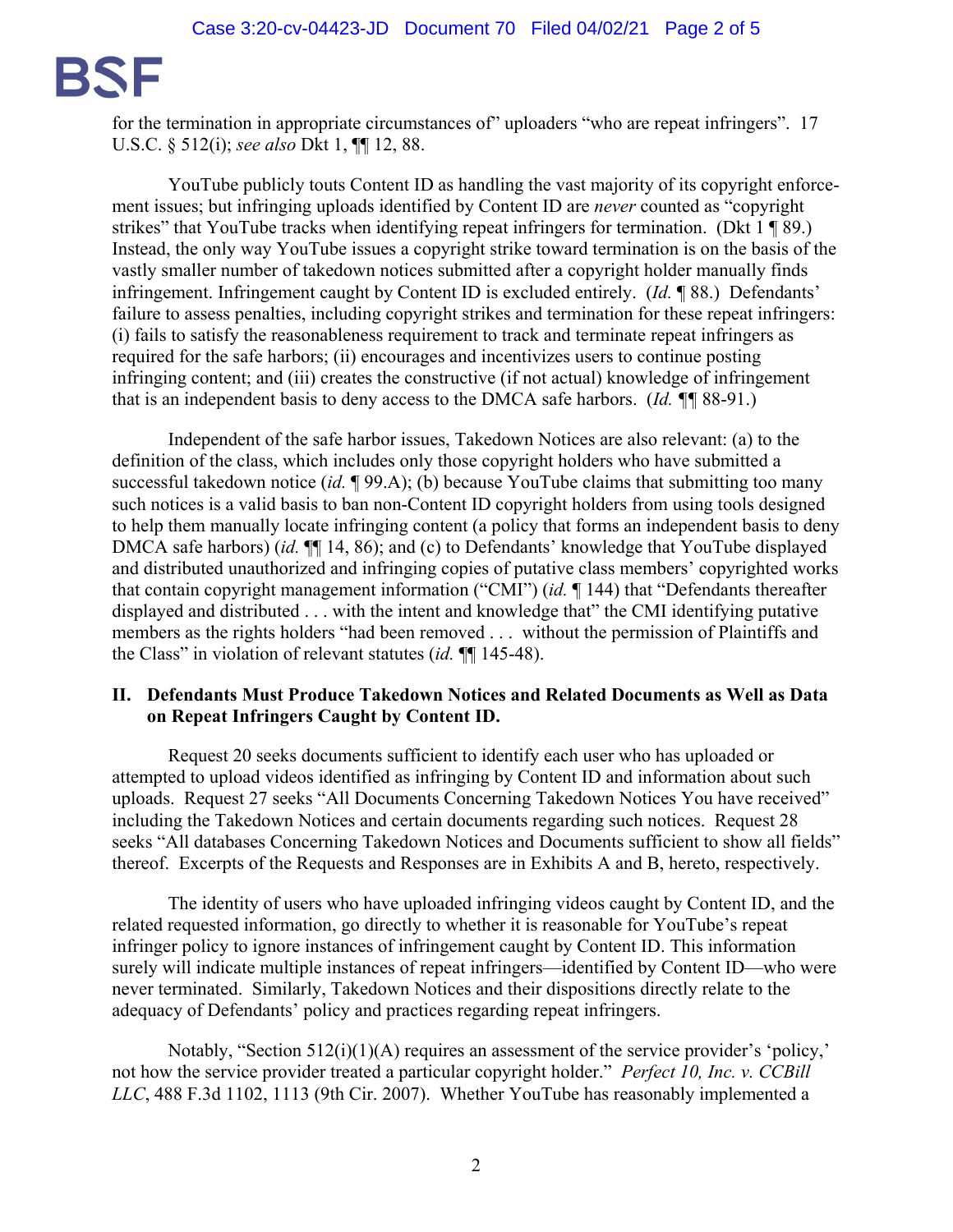

repeat-infringer policy focuses on whether and how it deters users from repeatedly posting infringing content and how it identifies repeat infringers. As noted above, Takedown Notices also identify the putative class members who include all persons "whose copyrighted works have been uploaded to YouTube . . . where such person has had to submit a successful takedown notice with respect to such work, and where such person's work has subsequently been infringed or uploaded without permission." (Dkt. 1 ¶ 99.) Takedown notices are directly relevant to the class definition and identify instances of subsequent infringement of putative members' works.

Defendants have refused to produce *any* Takedown Notices beyond those submitted by the named Plaintiffs and have refused to provide any documents or data concerning infringement detected by Content ID. Defendants have raised unsubstantiated burden concerns and have even refused to confirm Plaintiff's belief that Defendants have this information (or the vast bulk of it) compiled in one or more databases that either can be copied or securely accessed to satisfy Defendants' production obligations. Plaintiff offered to narrow the Takedown Notice requests from seeking a copy of every notice to the information listed in Appendix A hereto. In response, Defendants offered one month of Takedown Notices. Such a narrow period ignores the purpose and need of this discovery and thus is not a meaningful compromise.

#### **III. Defendants Must Produce Document and Data Retention Policies.**

Request 69 seeks all document or data retention policies concerning certain categories of documents including Takedown Notices, Content ID (and access thereto), videos posted on or deleted from YouTube's platform, copyright policies, and repeat infringers. By refusing to produce even their retention policies, Defendants are further inhibiting Plaintiff's efforts to obtain documents generally by preventing the ability to discover what documents and data they retain in the ordinary course. This unjustifiable refusal is particularly inappropriate given that it also prevents Plaintiff from evaluating Defendants' assertions of burden. For example, without the retention policies Plaintiff is significantly disadvantaged in negotiations to try to narrow requests based on what, by policy, should readily be available.

 Defendants have also refused to say whether they retain certain documents requested by Plaintiff. For example, Defendants will not say whether they have videos in the form they were originally uploaded, which contain statutorily protected CMI metadata that identifies copyrighted works. The original videos are directly relevant to Plaintiff's claim under 17 U.S.C. § 1202(b) that Defendants have eliminated, concealed, or failed to preserve CMI contained in the original videos that is plainly not present in the videos available on YouTube. (Dkt. 1 ¶¶ 139-48.)

 Defendants' retention policies will help provide information concerning these questions of what is even available and allow Plaintiff to pursue a preservation order if relevant evidence is not properly being retained, as we fear is the case. Plaintiffs have put Defendants on notice of their obligation to preserve. *See Al Otro Lado, Inc. v. Nielsen*, 328 F.R.D. 408, 416 (S.D. Cal. 2018) ("a litigant must preserve evidence which it knows, or would reasonably know, is relevant to the parties' claims or defenses.") (citations omitted). The retention policies are also relevant to how Defendants refer to their own documents and data and how it is stored, all of which relates to discovery and preservation issues generally.

Plaintiff respectfully requests the Court compel production of the requested documents.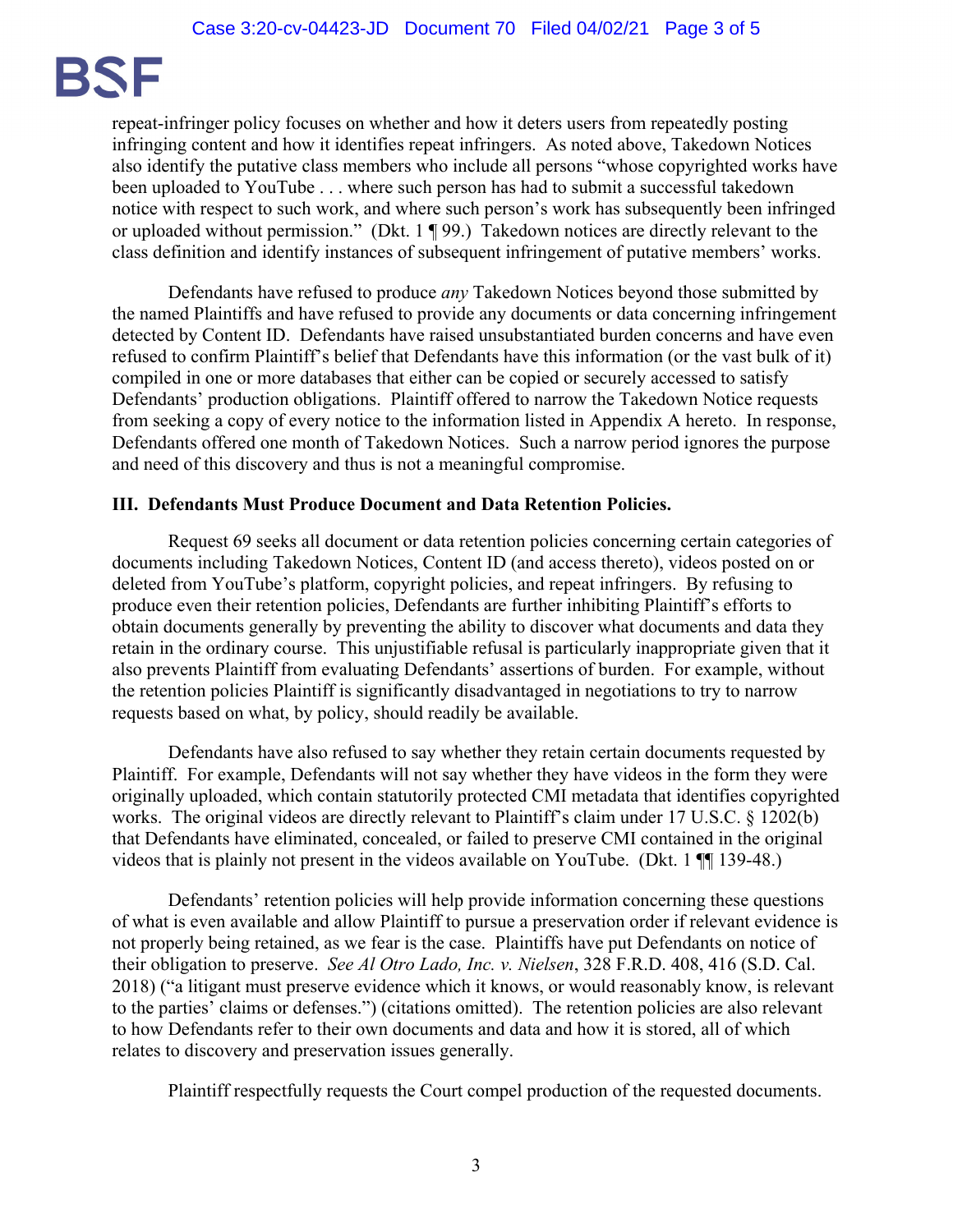

Respectfully submitted, */s/ Philip C. Korologos*  Philip C. Korologos

*Counsel for Plaintiff Maria Schneider and Counterclaim Defendant Pirate Monitor LTD* 

cc: All counsel via ECF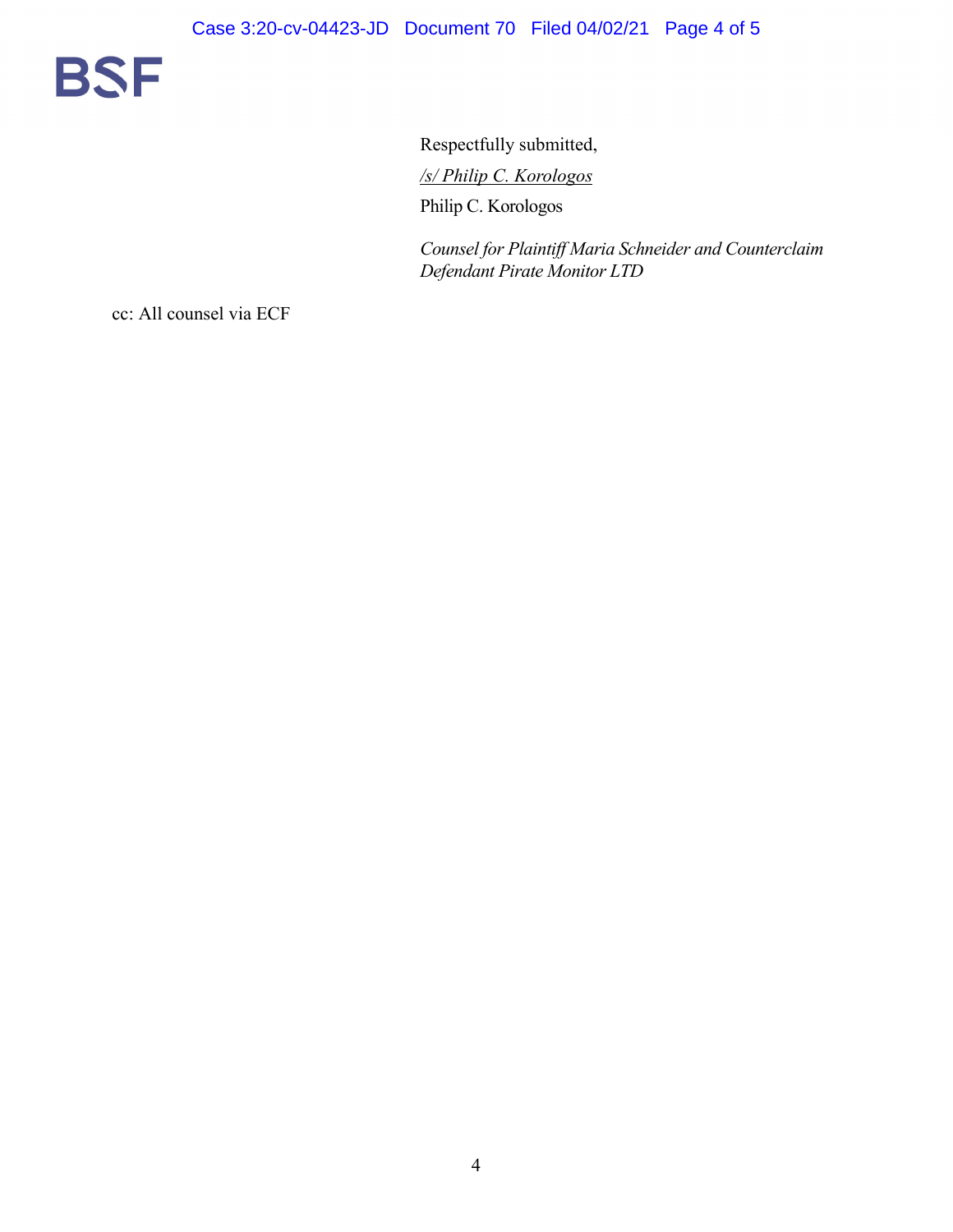

#### **APPENDIX A**

- a) The identity of all persons that have submitted a Takedown Notice from January 1, 2015 to the present;
- b) the date the Takedown Notice was submitted;
- c) the work(s) that were the subject of the Takedown Notice;
- d) the URL of the video(s) that were the subject of the Takedown Notice;
- e) the dates for which the video that was the subject of the Takedown Notice was publicly displayed on YouTube;
- f) the YouTube account of the channel posting the challenged video, including the account or channel name, email address, and the IP address associated with the posting of the video that was the subject of the Takedown Notice;
- g) all steps taken, and the dates on which they were taken, leading to resolution of the Takedown Notice;
- h) any evidence of registration of the copyright(s) for the work(s) that were the subject of the Takedown Notice;
- i) the outcome of the Takedown Notice; and
- j) whether YouTube has a copy of the video that was the subject of the Takedown Notice.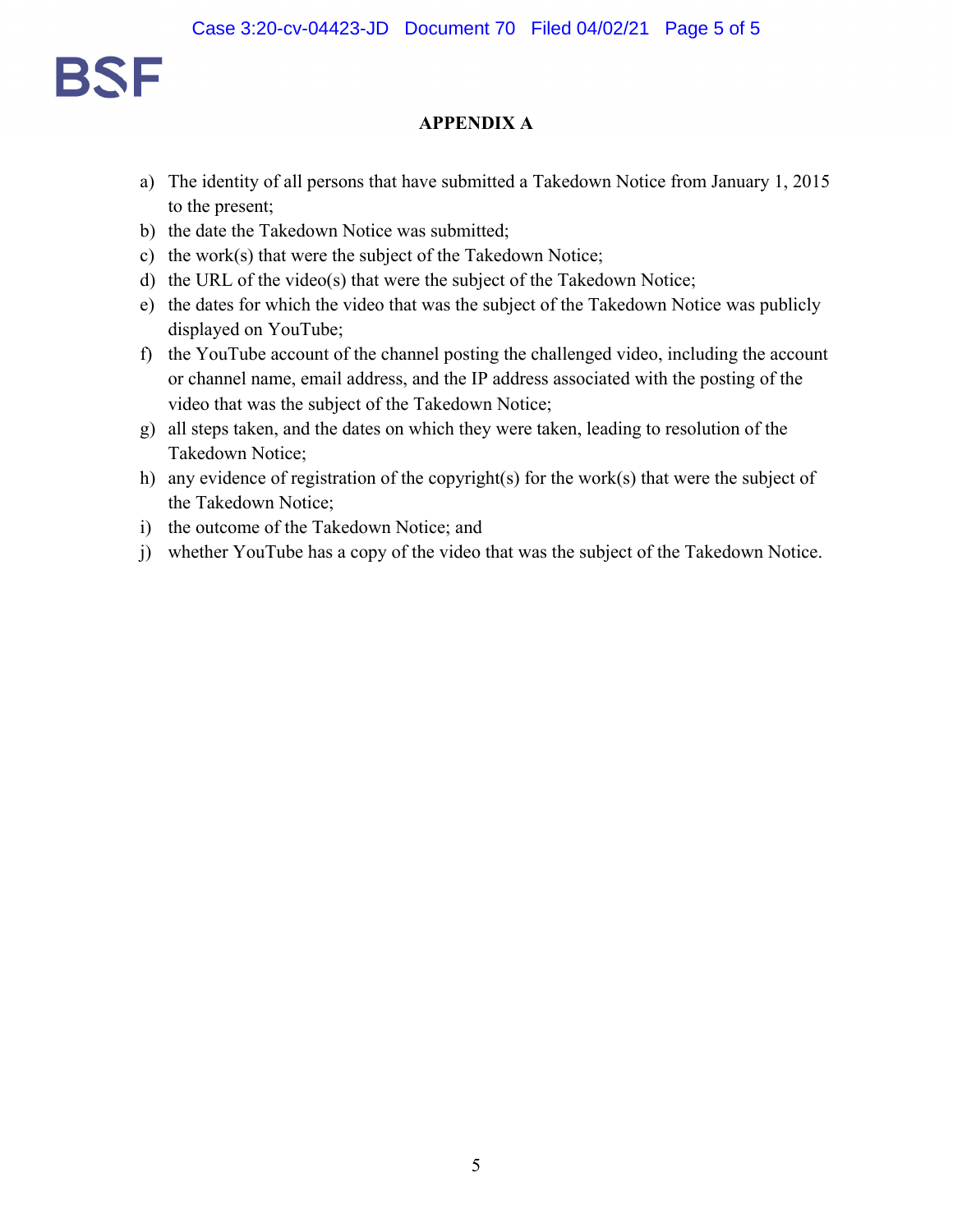# **EXHIBIT A**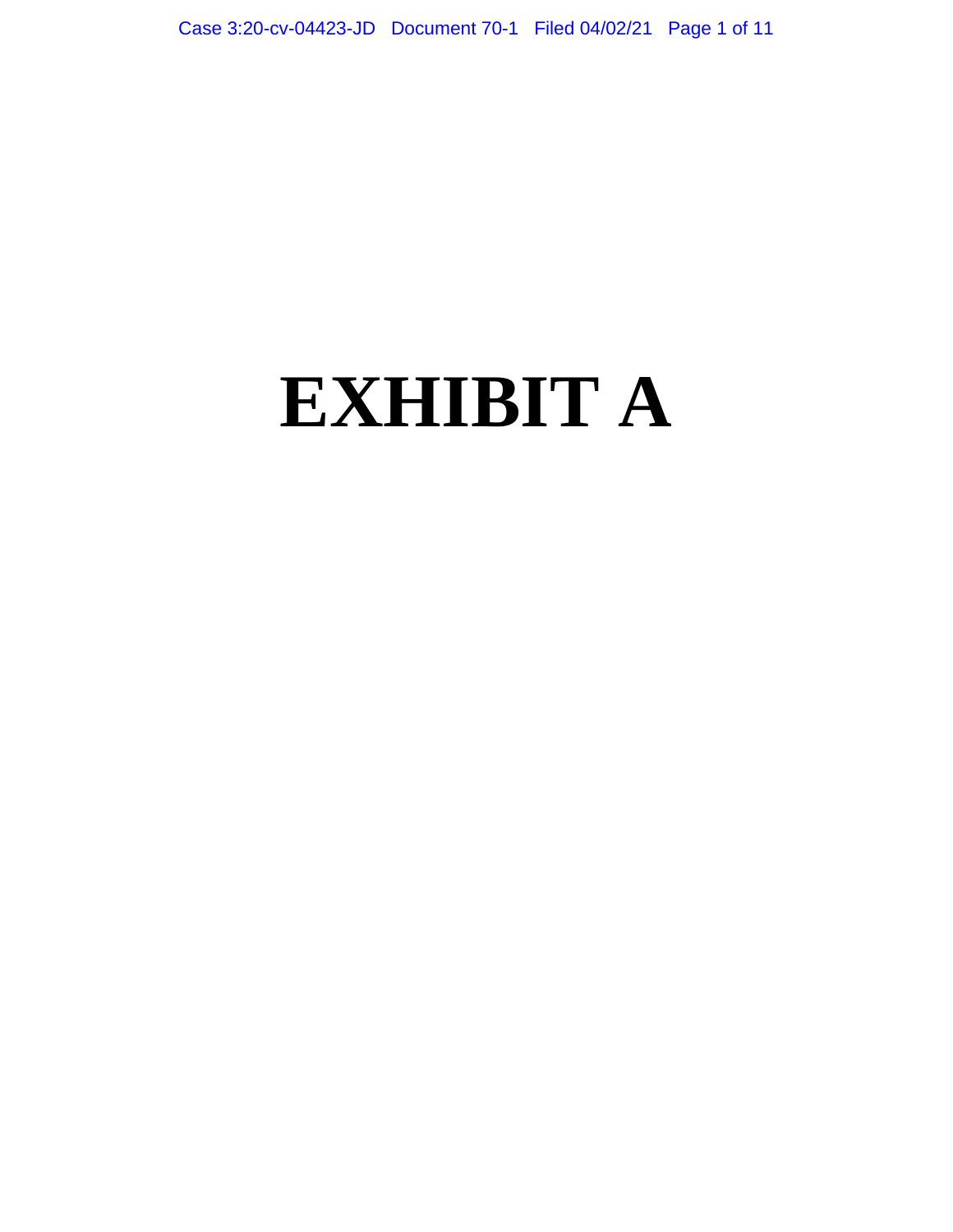#### UNITED STATES DISTRICT COURT

#### NORTHERN DISTRICT OF CALIFORNIA

)

)

) ) ) ) ) ) ) ) ) )

| MARIA SCHNEIDER and PIRATE              |
|-----------------------------------------|
| MONITOR LTD, individually and on behalf |
| of all others similarly situated;       |

Plaintiffs,

vs.

1

2

3

4

5

6

7

8

9

10

11

12

13

14

15

16

17

18

19

20

21

22

23

24

25

26

27

28

YOUTUBE, LLC; GOOGLE LLC; and ALPHABET INC.;

Defendants.

) Case Number: 3:20-cv-04423-JD

) **PLAINTIFFS' FIRST SET OF REQUESTS FOR THE PRODUCTION OF DOCUMENTS TO DEFENDANTS YOUTUBE, LLC AND GOOGLE LLC** 

 Pursuant to Federal Rules of Civil Procedure 26 and 34, Plaintiffs Maria Schneider and Pirate Monitor LTD ("Pirate Monitor"), by their attorneys Boies Schiller Flexner LLP and Korein Tillery, LLC, request that Defendants, YouTube, LLC ("YouTube") and Google LLC ("Google") respond to the following document requests (the "Requests") within thirty days of service and produce responsive documents, and afterwards supplement such production as may become necessary to comply with the requirements of Rule 26(e) of the Federal Rules of Civil Procedure.

#### **DEFINITIONS**

1. The words and phrases used in these Requests shall have the meanings ascribed to them under the Federal Rules of Civil Procedure, unless otherwise stated. All definitions herein include both the singular and plural.

2. "And" and "Or" shall be construed either disjunctively or conjunctively as necessary to bring within the scope of the discovery request all responses that might otherwise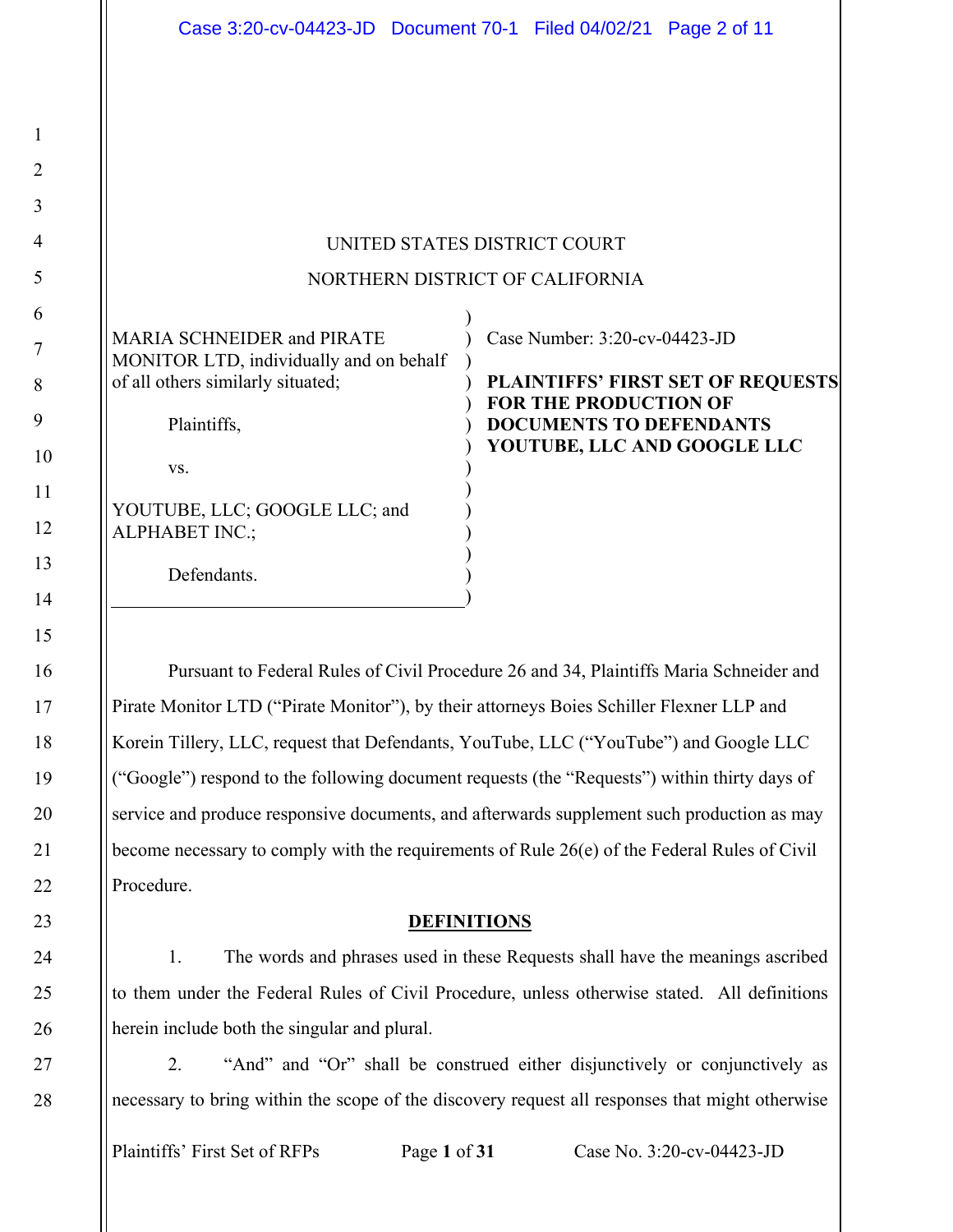be construed to be outside of its scope.

3. "Account Monetization Program" means any program by which Users receive compensation on YouTube, Including the YouTube Partner Program.

4. "Answer" means the Defendants' answer filed on September 21, 2020.

5. "AutoPlay Feature" means Your system that queues subsequent videos to play sequentially, Including the system described in Paragraph 37 of the Complaint.

6. "CMI Video" means a video containing CMI at the time the User initiated the upload of the video to Your platform.

7. "Communication" means the transmittal of information (in the form of facts, ideas, inquiries or otherwise).

8. "Complaint" means the complaint filed by Plaintiffs against Defendants on July 2, 2020.

9. "Concerning" means relating to, referring to, describing, evidencing or constituting.

10. "Content ID System" means Your copyright management tool described throughout the Complaint, Including at Paragraphs 2, 8, 9, 10, and 12.

11. "Copyright Management Information" or "CMI" has the meaning it has under 17 U.S.C. § 1202.

12. "Copyright Strike" means the strike issued by You to a User following a Takedown Notice.

13. "Counterclaims" means the counterclaims filed by Defendants Google and YouTube on September 21, 2020.

14. "Document" is defined to be synonymous in meaning and equal in scope to the usage of the term "documents or electronically stored information" in Federal Rule of Civil Procedure 34(a)(1)(A) and includes Communications. A draft or non-identical copy is a separate Document within the meaning of this term.

15. "Fair Use" has the meaning it has under 17 U.S.C. § 107.

16. "ID3 Tags" means the metadata container used in conjunction with audio files,

Plaintiffs' First Set of RFPs Page **2** of **31** Case No. 3:20-cv-04423-JD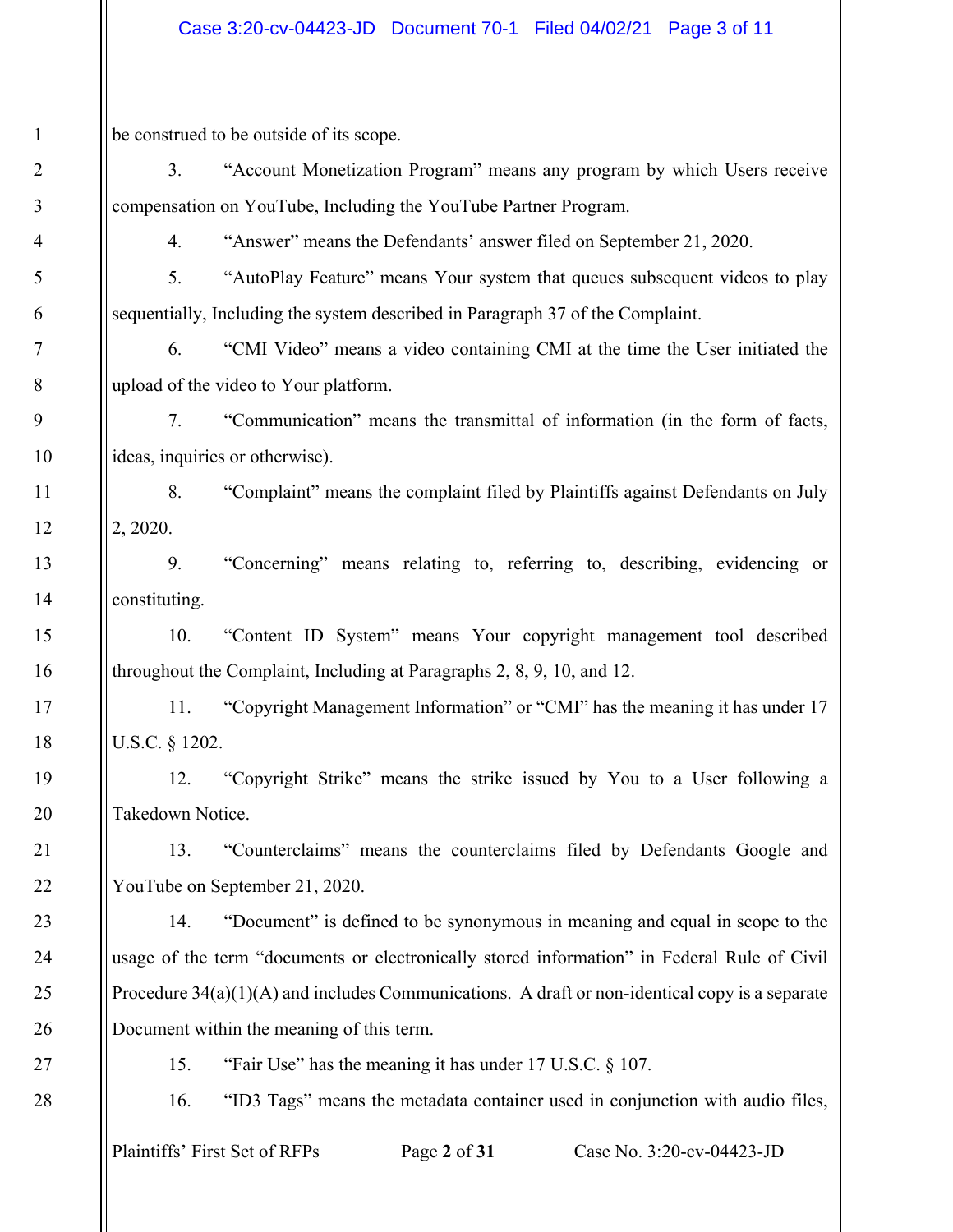Including MP3 files and includes ID3v1 and ID3v2 tags.

1

2

3

4

5

6

7

8

9

10

11

12

13

14

15

16

17

18

19

20

21

22

23

24

25

26

27

28

17. "Including" or "includes" means including without limitation.

18. "ISRC" means the International Standard Recording Code.

19. "ISWC" means the International Standard Musical Work Code.

20. "Lawsuit" means the case filed by Plaintiff against Defendants in the United States District Court for the Northern District of California, number 20-cv-04423.

21. "Metadata" means any information attached to, embedded in, or a part of a digital video file that provides information Concerning that file, Including CMI and Tags.

22. "Unsuccessful Takedown Notice" means a Takedown Notice that is not a Successful Takedown Notice.

23. "Unsuccessful Takedown Notice Video" means any video uploaded to Your platform subsequent to the date that an Unsuccessful Takedown Notice was submitted that is not the subject of the Unsuccessful Takedown Notice but that used the work or works that were the subject of an Unsuccessful Takedown Notice in whole or in part, either by reproducing them or performing them.

24. "Person" means any natural person or any legal entity, Including, without limitation, any business or governmental entity or association.

25. "Pirate Monitor" means Plaintiff Pirate Monitor LTD and all present and former subsidiaries, predecessors, parents, successors, affiliates, segments, divisions, and all present or former owners, officers, directors, managers, limited partners, general partners, agents, representatives, accountants, investigators, consultants, attorneys, attorneys-in-fact, predecessors or successors in interest, employees, trustees, advisors, and any other Person acting on its behalf.

26. "Pirate Monitor Infringing Videos" means any video uploaded to Your platform that uses any of the Pirate Monitor Works in whole or in part, either by reproducing them or performing them.

27. "Pirate Monitor Works" means any works to which Pirate Monitor holds or has held since January 1, 2005 exclusive copyrights, Including the works identified in Paragraph 65 of the Complaint.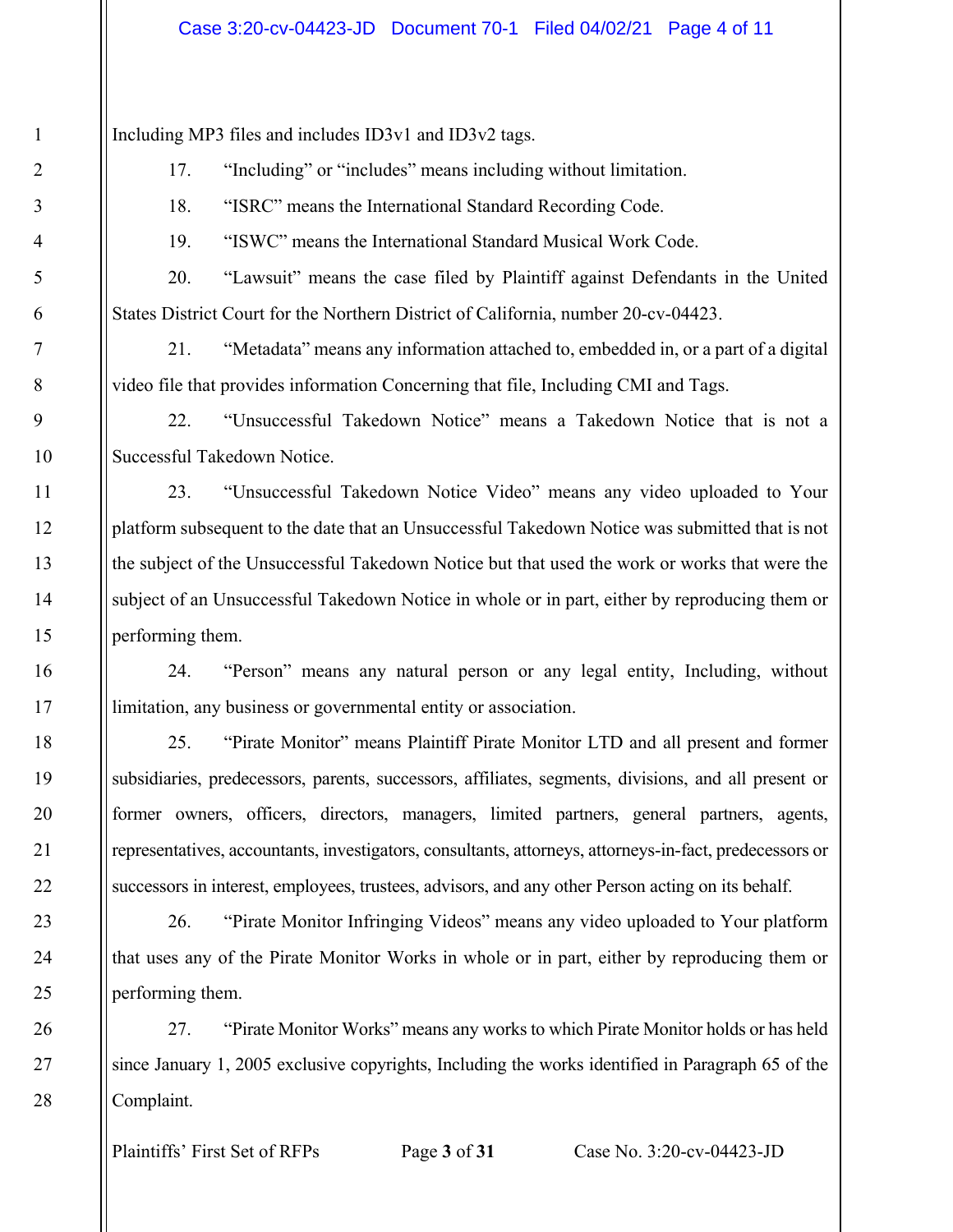28. "Performance Rights Organizations" means any organization that collects royalties on behalf of copyright owners and includes but is not limited to Broadcast Music, Inc. ("BMI"), the American Society of Composers, Authors, and Publishers ("ASCAP"), the Society of European Stage Authors and Composers ("SESAC"), and the American Music Rights Association ("AMRA").

29. "Plaintiffs" means Schneider and Pirate Monitor.

30. "Red Flag Knowledge" means Your subjective awareness of facts that would have made copyright infringement objectively obvious to a reasonable person.

31. "Removed Takedown Notice Video" means a video posted to Your platform that was removed, deleted, or no longer displayed because of a Takedown Notice.

32. "Removed Takedown Notice Video Re-upload" means a video that is substantively identical to a Removed Takedown Notice Video or contains the portion or aspect of the removed Takedown Notice Video that was the target of a Successful Takedown Notice.

33. "Repeat Infringer" has the meaning it has under 17 U.S.C. § 512(i).

34. "Response to Counterclaims" means Plaintiff Pirate Monitor's Rule 12 motion and/or responsive pleading filed in response to Defendants' Counterclaims.

35. "Schneider" means Plaintiff Maria Schneider and all agents, representatives, accountants, investigators, consultants, attorneys, attorneys-in-fact, advisors, and any other Person acting on her behalf.

36. "Schneider Infringing Videos" means any video uploaded to Your platform that uses any of the Schneider Works in whole or in part, either by reproducing them or performing them.

37. "Schneider Works" means any works to which Schneider holds or has held since January 1, 2005 exclusive copyrights, Including the works identified in Paragraph 60 of the Complaint.

38. "Tags" are descriptive keywords Users add to a video to help viewers find content.

39. "Takedown Notice" means a request submitted via Your online platform, by email, or in any other way that seeks to have content of any kind removed, deleted, or no longer displayed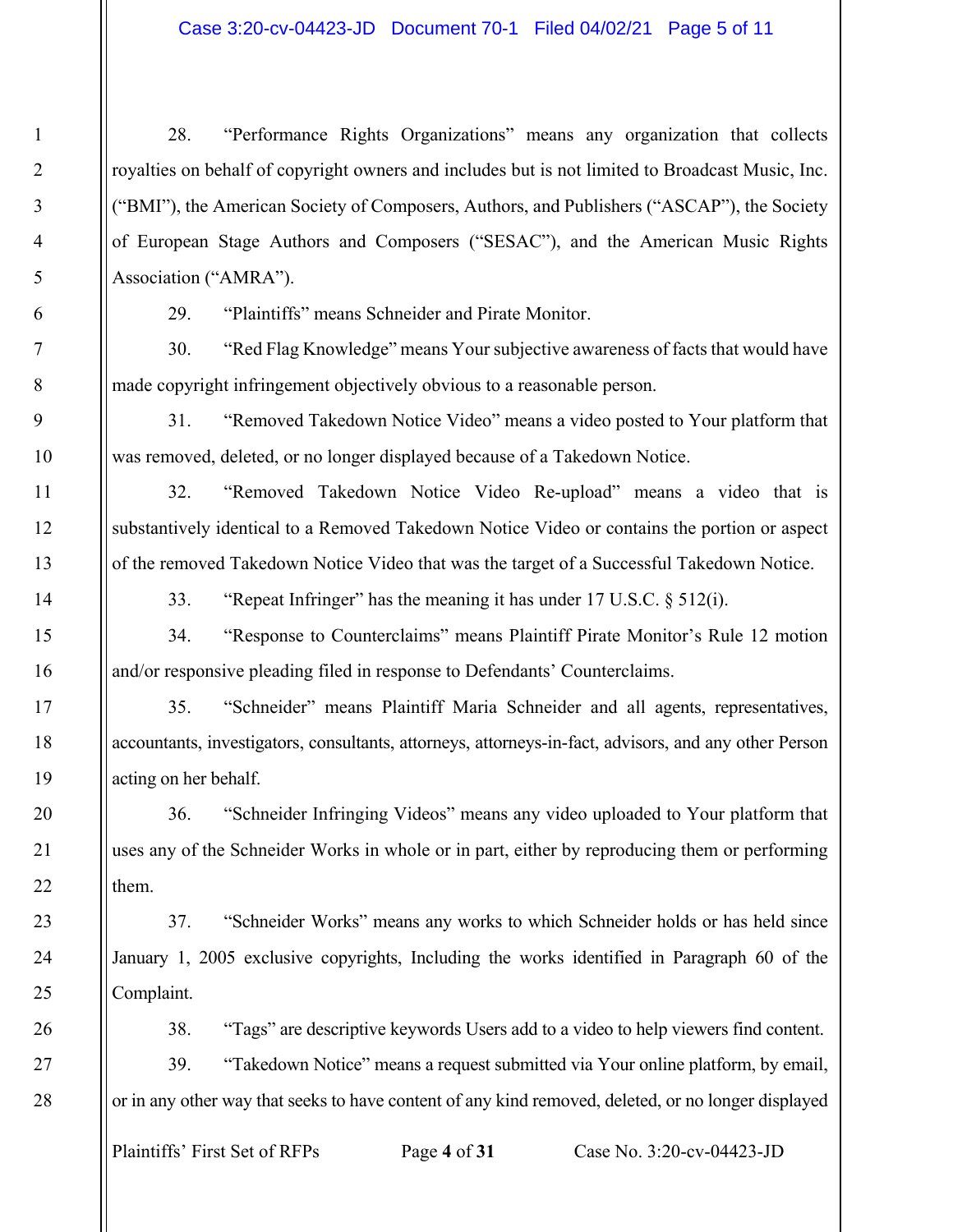because the content contains copyrighted material that has been posted or is being displayed without a license or permission.

40. "User" means a user of Your YouTube platform.

41. "Successful Takedown Notice" means a Takedown Notice that resulted in a Removed Takedown Notice Video or that You otherwise determined set forth a meritorious claim that copyrighted material has been posted or is being displayed without a license or permission.

42. "Successful Takedown Notice Video" means any video uploaded to Your platform subsequent to the date that a Successful Takedown Notice was submitted that used the work or works that were the subject of a Successful Takedown Notice in whole or in part, either by reproducing them or performing them.

43. The terms "You," "Your," and "Yourself" mean Defendants YouTube and Google and all present and former subsidiaries, predecessors, parents, successors, affiliates, segments, divisions, and all present or former owners, officers, directors, managers, limited partners, general partners, agents, representatives, accountants, investigators, consultants, attorneys, attorneys-in-fact, predecessors or successors in interest, employees, trustees, advisors, and any other Person acting on its behalf.

44. "YouTube Partner Program" means the program launched in 2007 that uses AdSense to monetize content posted by Users.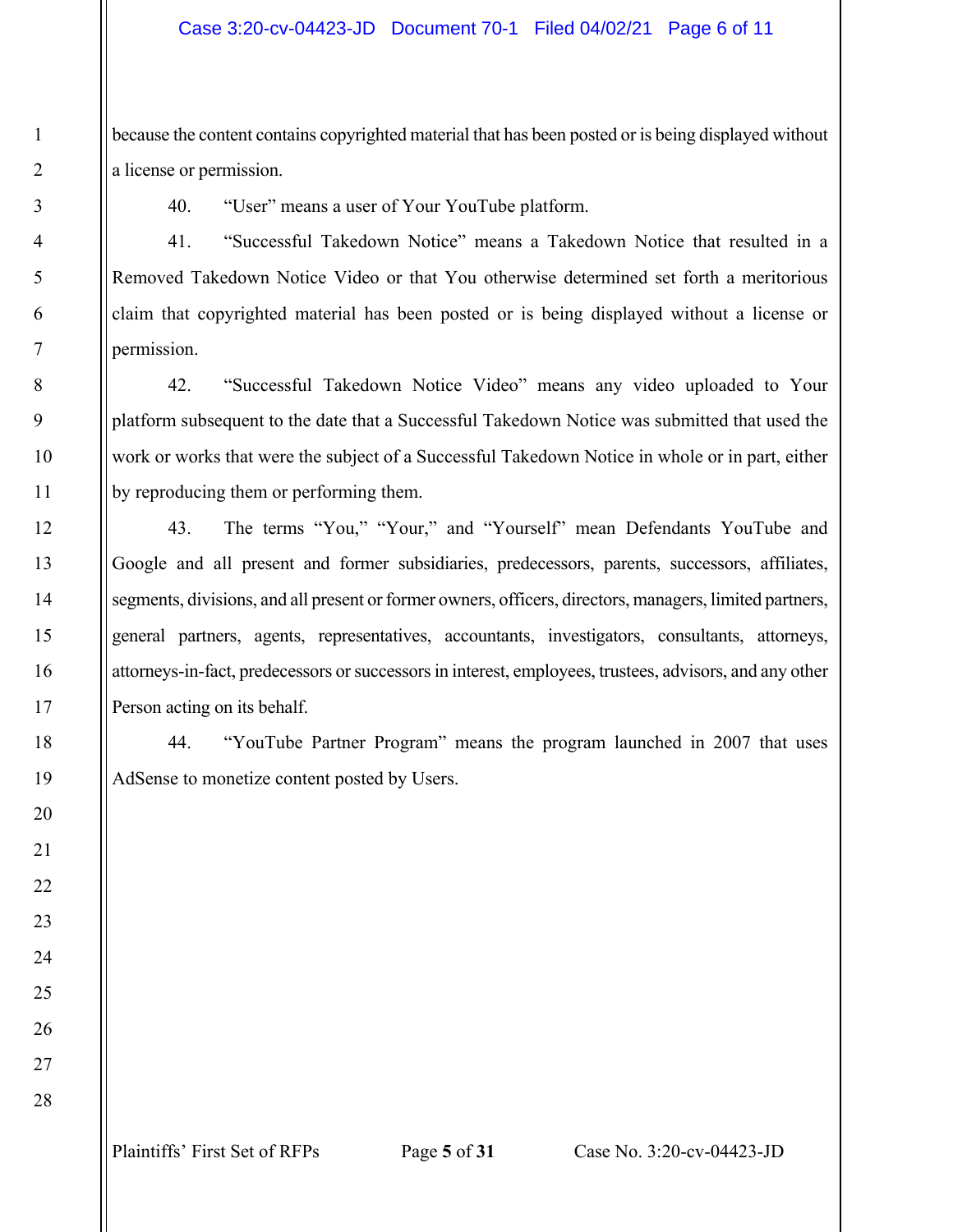#### **INSTRUCTIONS**

1. These Instructions incorporate by reference any instructions set forth in the Local Rules of the United States District Court of the Northern District of California and the Federal Rules of Civil Procedure and the instructions contained in the Standing Order for Discovery in Civil Cases before Judge Donato.

2. The Documents covered by these requests include all Documents in Your possession, custody, or control.

3. Each Request shall be construed independently, and no Request shall be viewed as limiting the scope of any other Request.

4. You shall produce all Documents in the manner in which they are maintained in the usual course of Your business and/or You shall organize and label the Documents to correspond to the categories of the Requests. A request for a Document shall be deemed to include a request for any and all file folders within which the Document was contained, transmittal sheets, cover letters, exhibits, attachments, or enclosures to the Document in addition to the Document itself.

5. The fact that a Document is produced by another party does not relieve You of the obligation to produce Your copy of the same Document, even if the two Documents are identical.

6. If any responsive Document was, but is no longer in Your possession or subject to Your control, state whether it is (a) missing or lost; (b) destroyed; (c) otherwise disposed of; or (d) transferred voluntarily or involuntarily to others, and identify the name and address of its current or last known custodian, and the circumstances surrounding such disposition.

7. The obligation to respond to these Requests is continuing pursuant to Rule 26(e) of the Federal Rules of Civil Procedure. If at any time after responding to these Requests You discover additional responsive Documents that will make Your responses to these Requests more complete or correct, amend Your responses and produce such responsive Documents as soon as reasonably possible.

8. Unless otherwise specified, these Requests seek Documents from January 1, 2015 to the present.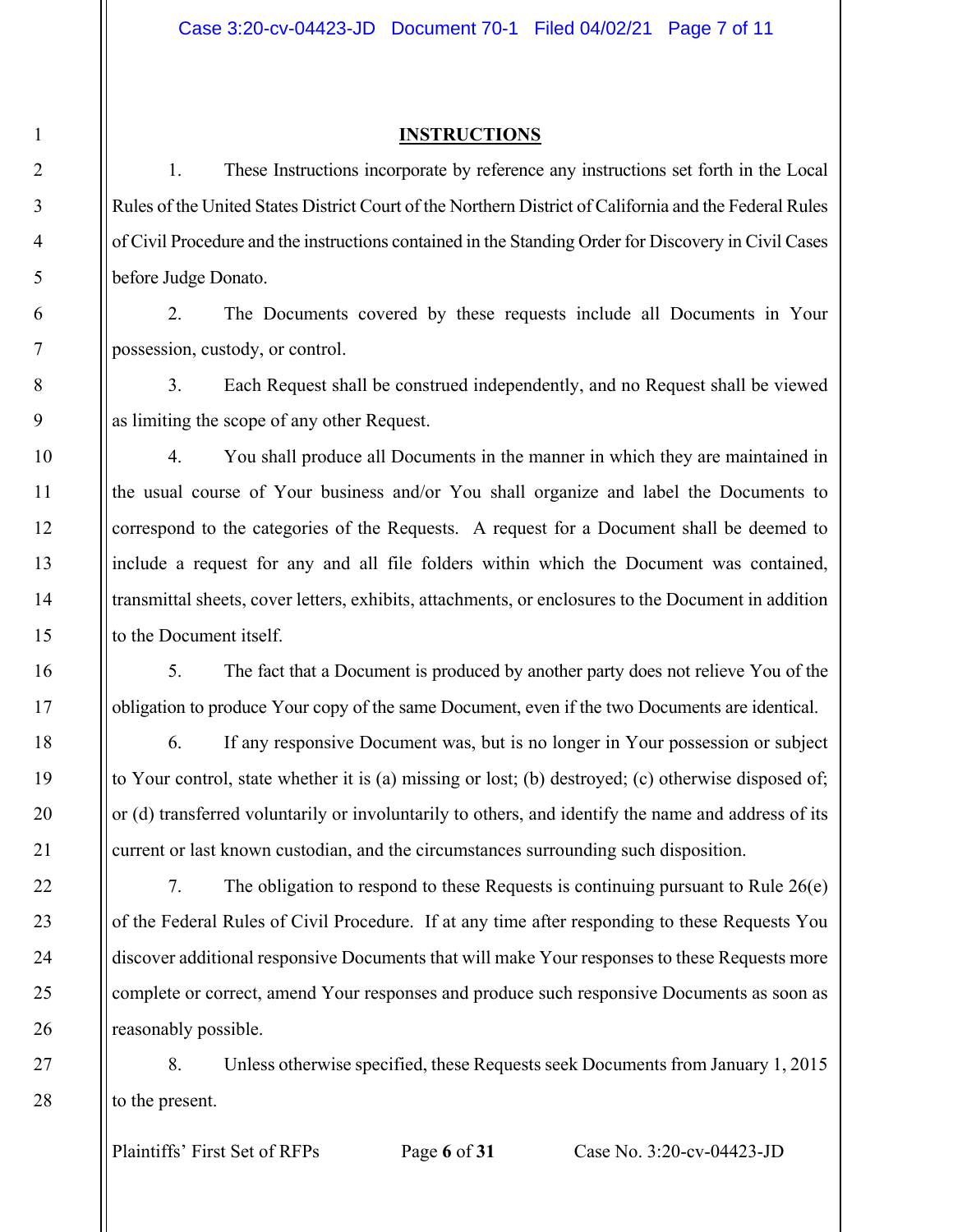being viewed; (2) monetizing a video by running ads against it; and (3) tracking the video's viewership statistics.

- g) The number of times that You have determined a Person or User has attempted to access Content ID to "improperly censor videos," as alleged in Paragraph 15 of Your Counterclaims.
- h) The number of times that You have determined a Person or User has attempted to "claim ownership rights in others' content," as alleged in Paragraph 15 of Your Counterclaims.

#### **REQUEST NO. 20**

Documents sufficient to identify each User that either attempted to upload a video but was prevented from doing so by operation of the Content ID System or uploaded a video that was subsequently deleted or removed by operation of the Content ID System, Including the User's name, username, email address, IP address, affiliation, any other unique identifier used internally by YouTube or Google tied to a User, when the User attempted to upload a video or had a video deleted or removed (including each video if there is more than one for each User), whether the User was enrolled in the Account Monetization Program and/or the YouTube Partner Program, and the copyrighted work that was detected by the Content ID System.

#### **REQUEST NO. 21**

All Documents Concerning the Content ID System's processes for identifying matches for copyrighted works and recognizing third party performances of copyrighted works, Including any changes to the processes, any evaluations of the efficacy or accuracy of the processes, and any complaints or comments Concerning the efficacy or accuracy of the processes.

#### **REQUEST NO. 22**

All procedures, criteria, manuals, logic Documents, terms of service, guidelines, or policy Documents Concerning the Content ID System, Including all Documents Concerning the policies and any changes in policies Concerning access to the Content ID System.

#### **REQUEST NO. 23**

All Documents Concerning the following issues related to Your Content ID System: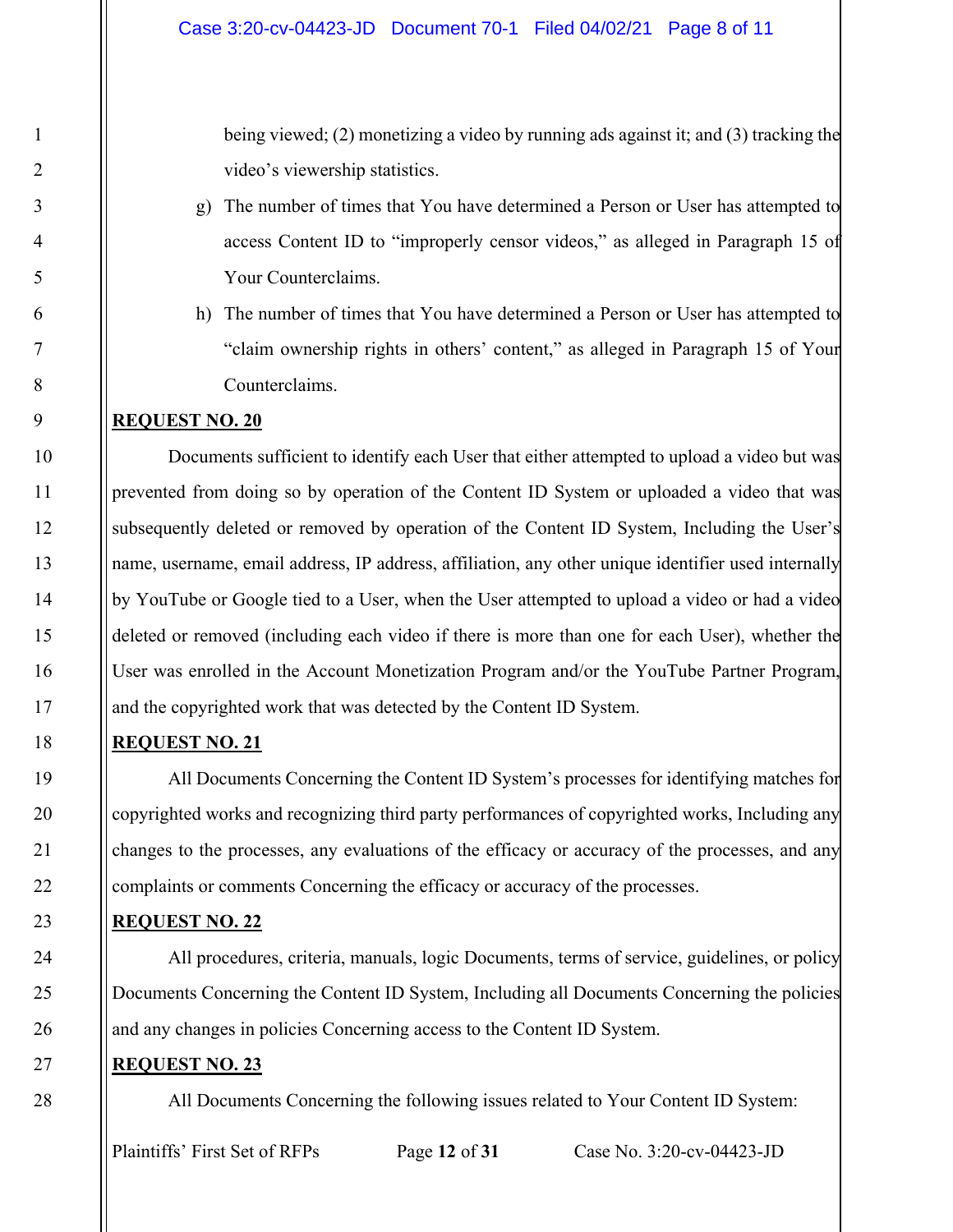#### **REQUEST NO. 27**

All Documents Concerning Takedown Notices You have received Concerning videos posted to Your platform, Including:

- a) The Takedown Notice submitted;
- b) Any changes to the Takedown Notice;
- c) Any Communications Concerning the Takedown Notice, Including with the issuer of the Takedown Notice and with any targets of the Takedown Notice;
- d) The disposition of the Takedown Notice, Including whether a Copyright Strike was issued, whether the video that was the subject of the Takedown Notice was removed, and any changes to the allocation of revenue associated with the video that was the subject of the Takedown Notice.

#### **REQUEST NO. 28**

All databases Concerning Takedown Notices and Documents sufficient to show all fields in any databases Concerning Takedown Notices, Including a description of the nature of each field.

## **REQUEST NO. 29**

All Removed Takedown Notice Videos.

#### **REQUEST NO. 30**

Documents sufficient to show the following information for all Removed Takedown Notice Videos:

- a. The date(s) uploaded, the number of copies made, the date each copy was made, the location of each copy;
- b. the metadata included with each video (Including before and after each video was uploaded) and whether that metadata was supplied by the User or You;
- c. the number of views, the number of downloads, the number of likes, the number of Users who subscribed to the channel of the User that posted the video from the page containing the video;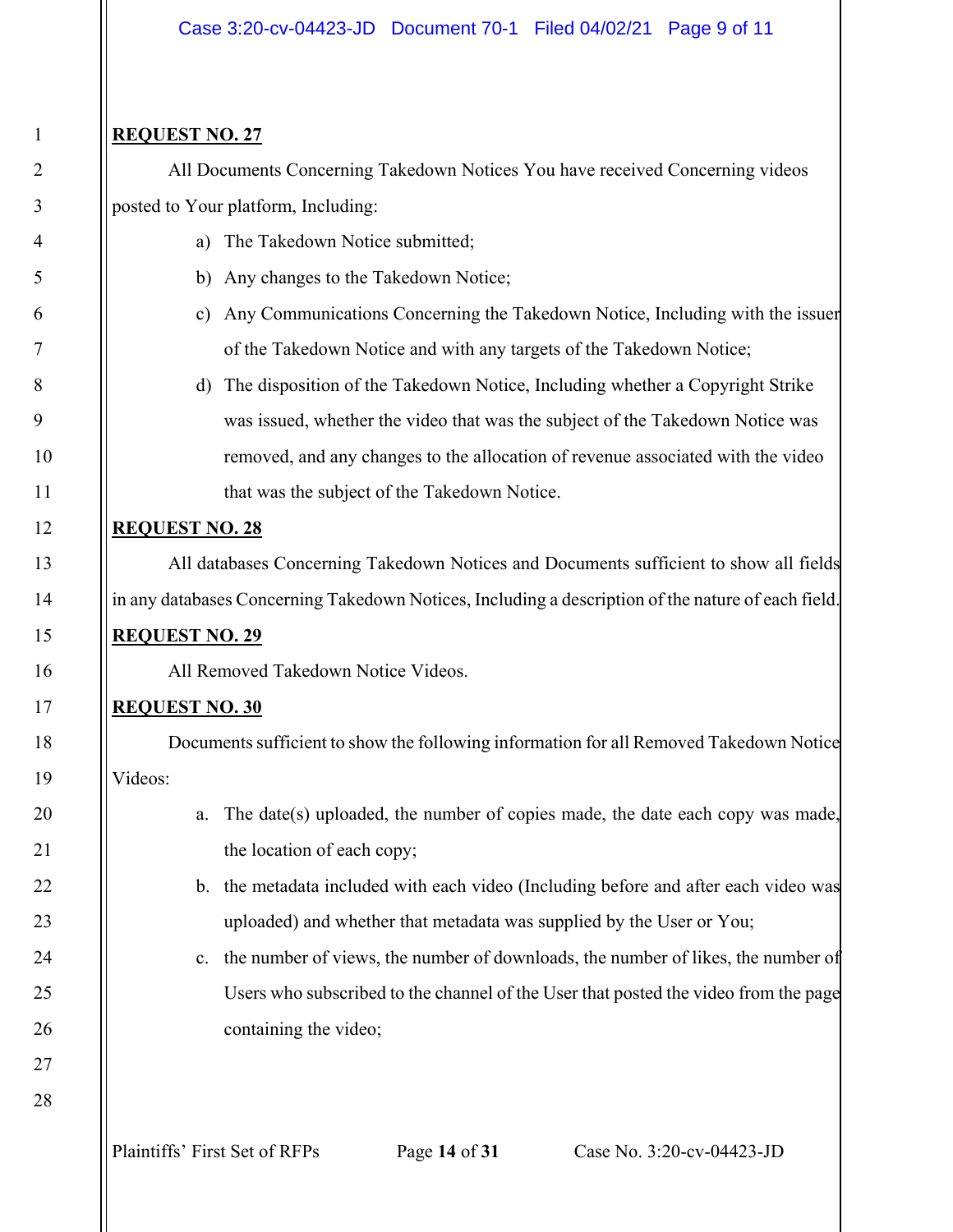| b)                      | Any instances in which You have paid or reimbursed all or some of the defense                 |
|-------------------------|-----------------------------------------------------------------------------------------------|
|                         | costs in a lawsuit or other proceeding Concerning Fair Use;                                   |
| $\mathbf{c})$           | Any efforts to create a filter for rejecting false or inadequate claims of Fair Use;          |
| d)                      | Discussion of Users who have invoked Fair Use in response to an allegation of                 |
|                         | copyright infringement;                                                                       |
| e)                      | Your efforts to inform Users of Your policies and procedures applicable to Fair               |
|                         | Use.                                                                                          |
| <b>REQUEST NO. 67</b>   |                                                                                               |
|                         | Documents sufficient to show the following information Concerning Fair Use for each           |
|                         | month since the Content ID System was launched:                                               |
| a)                      | The total number of Users who have invoked Fair Use in response to an allegation              |
|                         | of copyright infringement;                                                                    |
| b)                      | The number of videos for which a User has invoked Fair Use in response to an                  |
|                         | allegation of copyright infringement;                                                         |
| $\mathbf{c})$           | Your determination about how many claims by Users who have invoked Fair Use                   |
|                         | meet the applicable criteria for Fair Use;                                                    |
| d)                      | The total number of videos removed from Your platform posted by Users who have                |
|                         | invoked Fair Use;                                                                             |
| e)                      | The total number of Copyright Strikes issued to Users who have invoked Fair Use.              |
| <b>REQUEST NO. 68</b>   |                                                                                               |
|                         | All Documents Concerning Your negotiations with any Performance Rights Organization,          |
|                         | Including the contracts between you and any Performance Rights Organization and Documents     |
|                         | Concerning the Content ID System, how revenue is shared with copyright holders, and Copyright |
| Management Information. |                                                                                               |
| <b>REQUEST NO. 69</b>   |                                                                                               |
|                         | All Document or data retention policies applying to or Concerning the following:              |
| a)                      | Takedown Notices;                                                                             |

b) The Content ID System;

1

2

3

4

5

6

7

8

9

10

11

12

13

14

15

16

17

18

19

20

21

22

23

24

25

26

27

28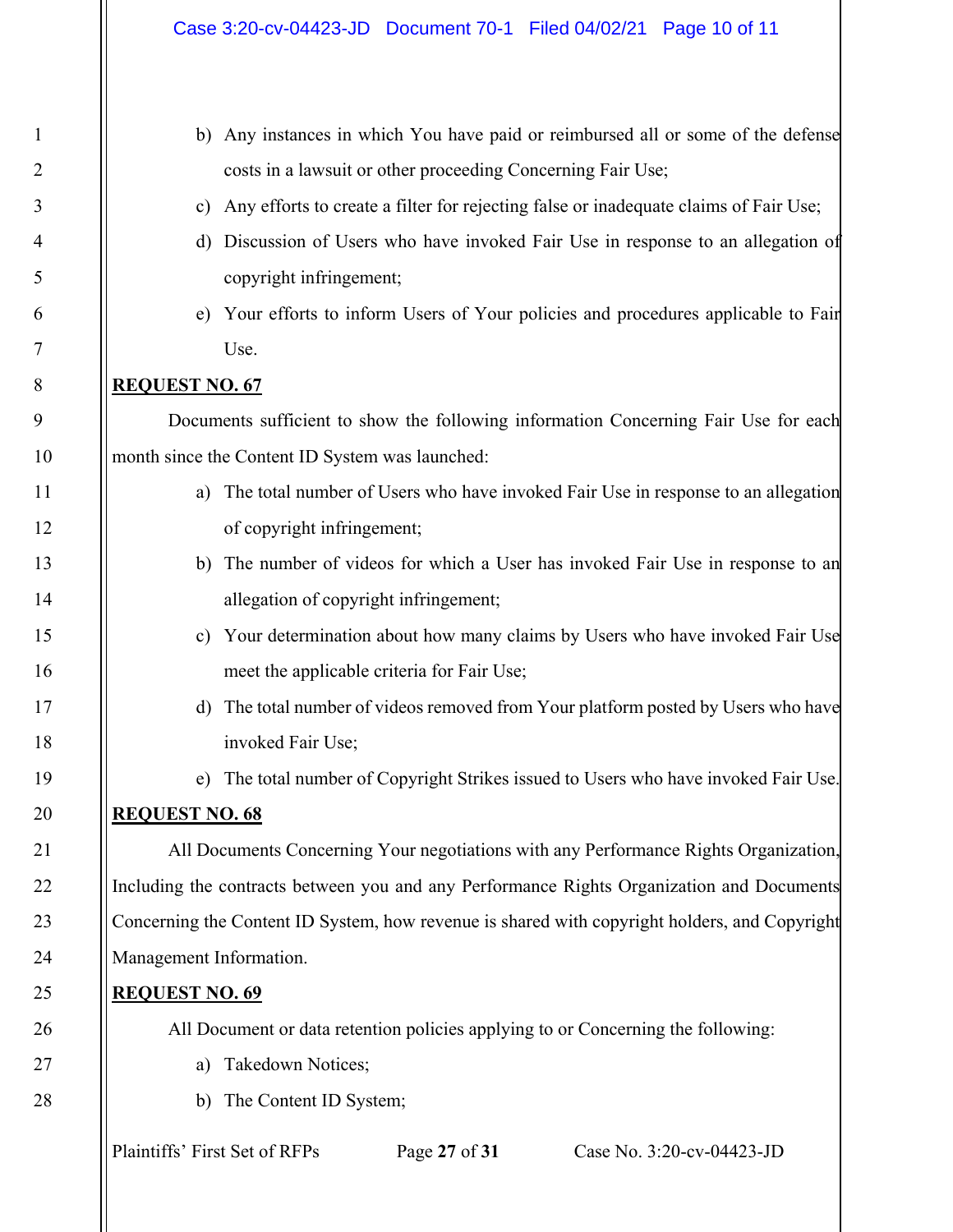- c) Videos posted to Your platform, Including any videos that a User chose to remove;
- d) Policies related to copyright;
- e) Repeat Infringers;
- f) Access to Content ID.

#### **REQUEST NO. 70**

All Documents You intend to use in support of Your affirmative defenses.

#### **REQUEST NO. 71**

All Documents supporting Your claim that "Pirate Monitor has misused the YouTube service and engaged in a fraudulent scheme to obtain access to YouTube's copyright management systems," as stated in Paragraph 1 of Your Counterclaims.

#### **REQUEST NO. 72**

All Documents supporting Your claim that Pirate Monitor "intended to fool YouTube into believing that Pirate Monitor could be trusted not to abuse YouTube's powerful copyright management tools, Including Content ID," as stated in Paragraph 1 of Your Counterclaims.

#### **REQUEST NO. 73**

 Documents sufficient to identify all Persons You claim spent time "processing Pirate Monitor's bogus takedowns and investigating its misconduct."

#### **REQUEST NO. 74**

All Documents subject to Your preservation efforts and obligations in relation to this Lawsuit.

#### **REQUEST NO. 75**

All Documents Concerning Your claim that You are entitled to one or more safe harbors under the DMCA for the allegations in this Lawsuit.

#### **REQUEST NO. 76**

All Documents identified in Your Initial Disclosures, Including Documents identified in any subsequent amendments to Your Initial Disclosures.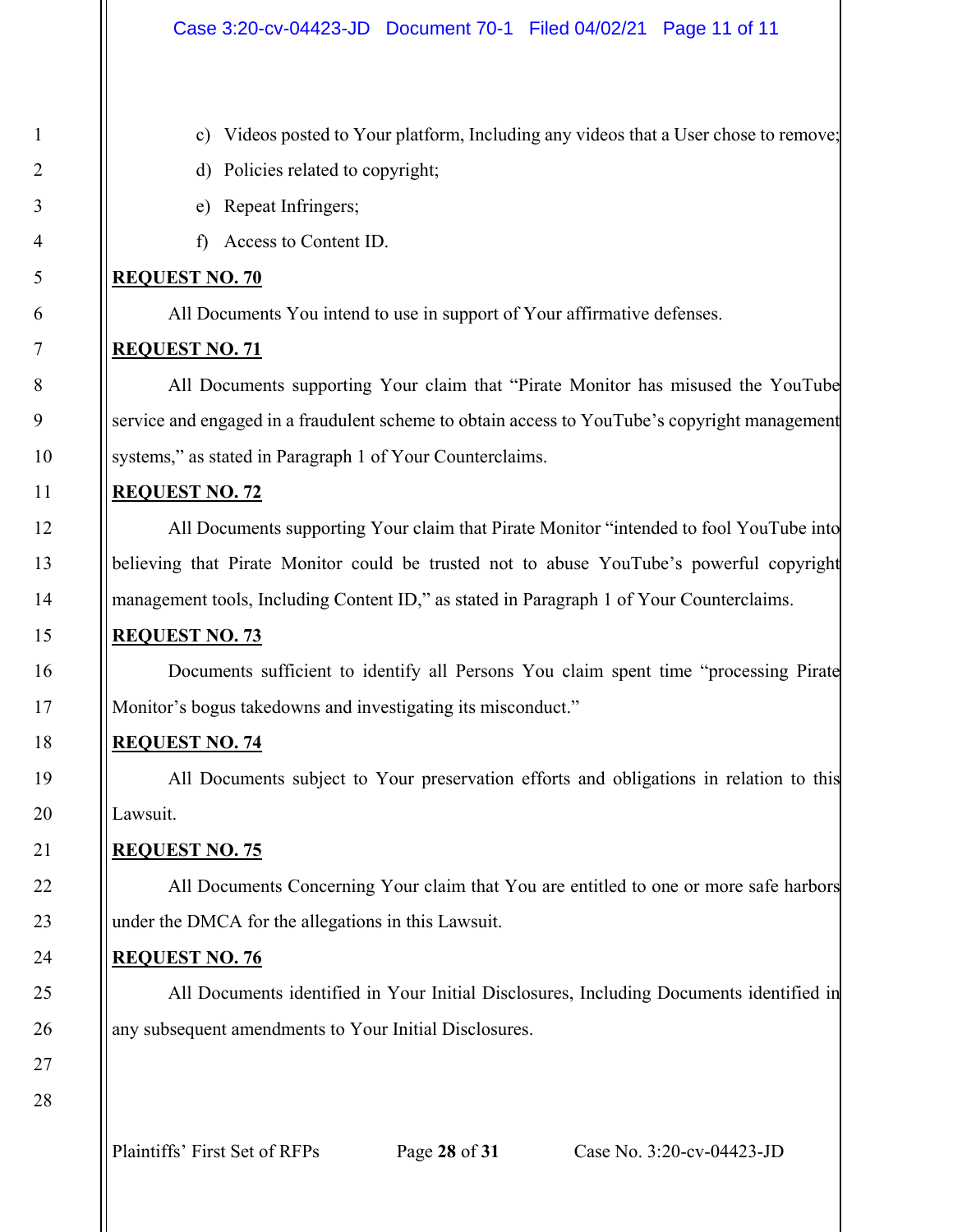# **EXHIBIT B**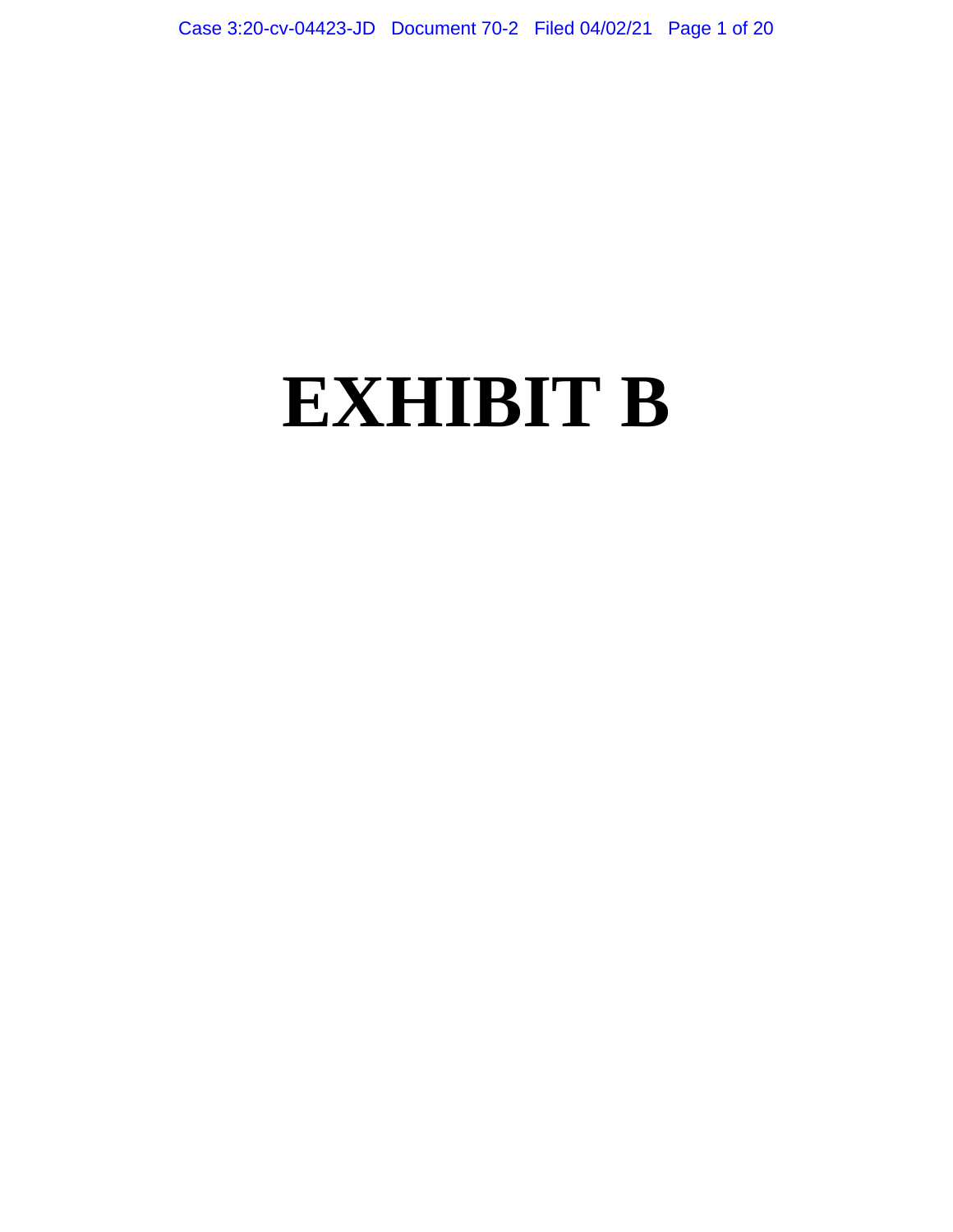|                                           | Case 3:20-cv-04423-JD  Document 70-2  Filed 04/02/21  Page 2 of 20                                                                                                                                                                                                                                                                                                                                                                 |                                                                                                                                                                                                                                                                          |  |
|-------------------------------------------|------------------------------------------------------------------------------------------------------------------------------------------------------------------------------------------------------------------------------------------------------------------------------------------------------------------------------------------------------------------------------------------------------------------------------------|--------------------------------------------------------------------------------------------------------------------------------------------------------------------------------------------------------------------------------------------------------------------------|--|
| 1<br>2<br>3<br>4<br>5<br>6<br>7<br>8<br>9 | DAVID H. KRAMER, State Bar No. 168452<br>MAURA L. REES, State Bar No. 191698<br>LAUREN GALLO WHITE, State Bar No.<br>309075<br>WILSON SONSINI GOODRICH &<br><b>ROSATI</b><br>Professional Corporation<br>650 Page Mill Road<br>Palo Alto, CA 94304-1050<br>Telephone: (650) 493-9300<br>Facsimile: (650) 565-5100<br>Email: dkramer@wsgr.com<br>mrees@wsgr.com<br>lwhite@wsgr.com<br>Attorneys for Defendants and Counterclaimants | BRIAN M. WILLEN (admitted Pro Hac<br>Vice)<br>WILSON SONSINI GOODRICH & ROSATI<br>Professional Corporation<br>1301 Avenue of the Americas, 40th Floor<br>New York, NY 10019-6022<br>Telephone: (212) 999-5800<br>Facsimile: (212) 999-5801<br>Email: $b$ willen@wsgr.com |  |
| 10                                        | YOUTUBE, LLC and GOOGLE LLC                                                                                                                                                                                                                                                                                                                                                                                                        |                                                                                                                                                                                                                                                                          |  |
| 11                                        | UNITED STATES DISTRICT COURT                                                                                                                                                                                                                                                                                                                                                                                                       |                                                                                                                                                                                                                                                                          |  |
| 12                                        | NORTHERN DISTRICT OF CALIFORNIA                                                                                                                                                                                                                                                                                                                                                                                                    |                                                                                                                                                                                                                                                                          |  |
| 13                                        |                                                                                                                                                                                                                                                                                                                                                                                                                                    | <b>SAN FRANCISCO DIVISION</b>                                                                                                                                                                                                                                            |  |
| 14                                        | MARIA SCHNEIDER and PIRATE MONITOR<br>LTD, individually and on behalf of all others                                                                                                                                                                                                                                                                                                                                                | CASE NO.: 3:20-cv-04423-JD                                                                                                                                                                                                                                               |  |
| 15                                        | similarly situated,                                                                                                                                                                                                                                                                                                                                                                                                                | <b>DEFENDANTS AND</b><br><b>COUNTERCLAIMANTS</b>                                                                                                                                                                                                                         |  |
| 16                                        | Plaintiffs,                                                                                                                                                                                                                                                                                                                                                                                                                        | YOUTUBE, LLC AND GOOGLE<br><b>LLC'S RESPONSES AND</b>                                                                                                                                                                                                                    |  |
| 17                                        | V.                                                                                                                                                                                                                                                                                                                                                                                                                                 | <b>OBJECTIONS TO PLAINTIFFS'</b><br><b>FIRST SET OF REQUESTS FOR</b>                                                                                                                                                                                                     |  |
| 18                                        | YOUTUBE, LLC and GOOGLE LLC,                                                                                                                                                                                                                                                                                                                                                                                                       | PRODUCTION (NOS. 1-77)                                                                                                                                                                                                                                                   |  |
| 19                                        | Defendants.                                                                                                                                                                                                                                                                                                                                                                                                                        | Judge: Hon. James Donato                                                                                                                                                                                                                                                 |  |
| 20                                        |                                                                                                                                                                                                                                                                                                                                                                                                                                    |                                                                                                                                                                                                                                                                          |  |
| 21                                        | YOUTUBE, LLC and GOOGLE LLC,                                                                                                                                                                                                                                                                                                                                                                                                       |                                                                                                                                                                                                                                                                          |  |
| 22                                        | Counterclaimants,                                                                                                                                                                                                                                                                                                                                                                                                                  |                                                                                                                                                                                                                                                                          |  |
| 23                                        | V.                                                                                                                                                                                                                                                                                                                                                                                                                                 |                                                                                                                                                                                                                                                                          |  |
| 24                                        | PIRATE MONITOR LTD,                                                                                                                                                                                                                                                                                                                                                                                                                |                                                                                                                                                                                                                                                                          |  |
| 25                                        | Counterclaim Defendant.                                                                                                                                                                                                                                                                                                                                                                                                            |                                                                                                                                                                                                                                                                          |  |
| 26                                        |                                                                                                                                                                                                                                                                                                                                                                                                                                    |                                                                                                                                                                                                                                                                          |  |
| 27                                        |                                                                                                                                                                                                                                                                                                                                                                                                                                    |                                                                                                                                                                                                                                                                          |  |
| 28                                        | DEFENDANTS' RESPONSES AND OBJECTIONS<br>TO PLAINTIFFS' FIRST SET OF REQUESTS FOR<br><b>PRODUCTION</b>                                                                                                                                                                                                                                                                                                                              | CASE No. 3:20-CV-04423-JD                                                                                                                                                                                                                                                |  |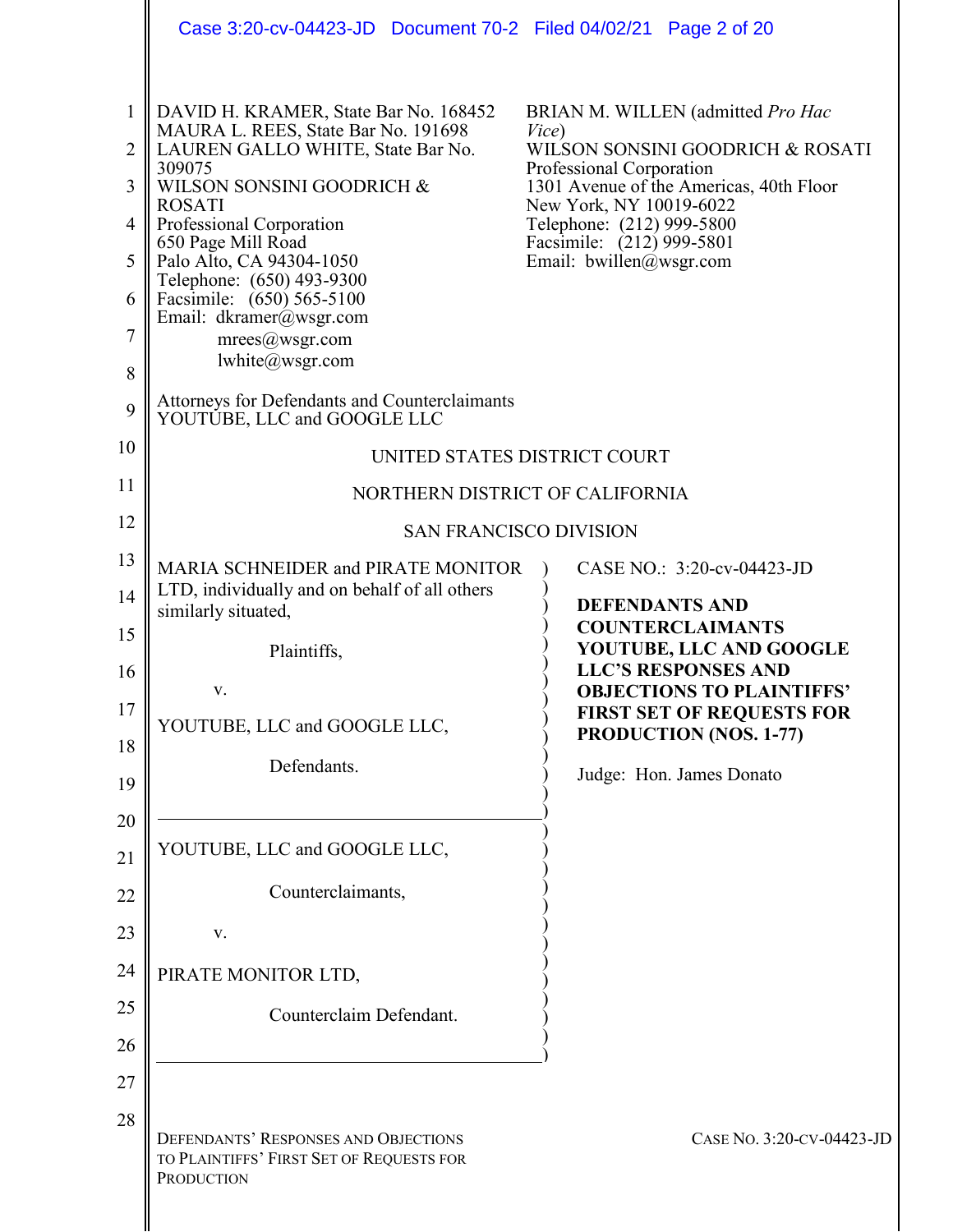| $\mathbf{1}$     | Pursuant to Federal Rules of Civil Procedure 26 and 34 and the Local Rules of the United                                             |
|------------------|--------------------------------------------------------------------------------------------------------------------------------------|
| $\overline{2}$   | States District Court for the Northern District of California, Defendants and Counterclaimants                                       |
| 3                | YouTube, LLC and Google LLC (collectively, "Defendants") hereby respond to Plaintiff Maria                                           |
| $\overline{4}$   | Schneider's and Plaintiff and Counterclaim-defendant Pirate Monitor LTC's (collectively,                                             |
| 5                | "Plaintiffs") First Set of Requests for Production ("Requests") as follows:                                                          |
| 6                | <b>PRELIMINARY STATEMENT</b>                                                                                                         |
| $\boldsymbol{7}$ | The following responses are provided subject to all appropriate objections (including,                                               |
| 8                | without limitation, objections concerning competency, relevancy, materiality, and propriety) that                                    |
| 9                | would require the exclusion of any statement contained herein if the statement were made by a                                        |
| 10               | witness present and testifying in court.                                                                                             |
| 11               | In addition, all responses to the Requests are based upon the information presently known                                            |
| 12               | to Defendants, and Defendants expressly reserve the right to revise and supplement their                                             |
| 13               | responses to the Requests. A response to a Request shall not be deemed a waiver of any                                               |
| 14               | applicable objection or an admission of relevancy.                                                                                   |
| 15               | To the extent the Requests would require the production of information that implicates                                               |
| 16               | the personal privacy interests of individual employees or agents and/or of third parties of                                          |
| 17               | Defendants, the parties need to implement appropriate protections for personal privacy before                                        |
| 18               | Defendants will produce any materials responsive to the Requests.                                                                    |
| 19               | <b>OBJECTIONS TO DEFINITIONS AND INSTRUCTIONS</b>                                                                                    |
| 20               | As a threshold matter, Plaintiffs' prolix Definitions, much like the Complaint, are<br>1.                                            |
| 21               | replete with unsubstantiated assumptions and improper advocacy. Their byzantine structure,                                           |
| 22               | vagueness, and overbreadth render interpreting the Requests themselves (let alone drafting                                           |
| 23               | responses) an unduly burdensome effort that is disproportionate to the needs of this case.                                           |
| 24               | 2.<br>Defendants object to the definition of "Account Monetization Program" as vague                                                 |
| 25               | and ambiguous. In particular, the definition is vague and ambiguous in its use of the undefined                                      |
| 26               | terms "program" and "compensation." Defendants further object to this definition as overly                                           |
| 27               | broad and unduly burdensome to the extent it encompasses information not relevant to the                                             |
| 28               | DEFENDANTS' RESPONSES AND OBJECTIONS<br>CASE NO. 3:20-CV-04423-JD<br>TO PLAINTIFFS' FIRST SET OF REQUESTS FOR<br>$-2-$<br>PRODUCTION |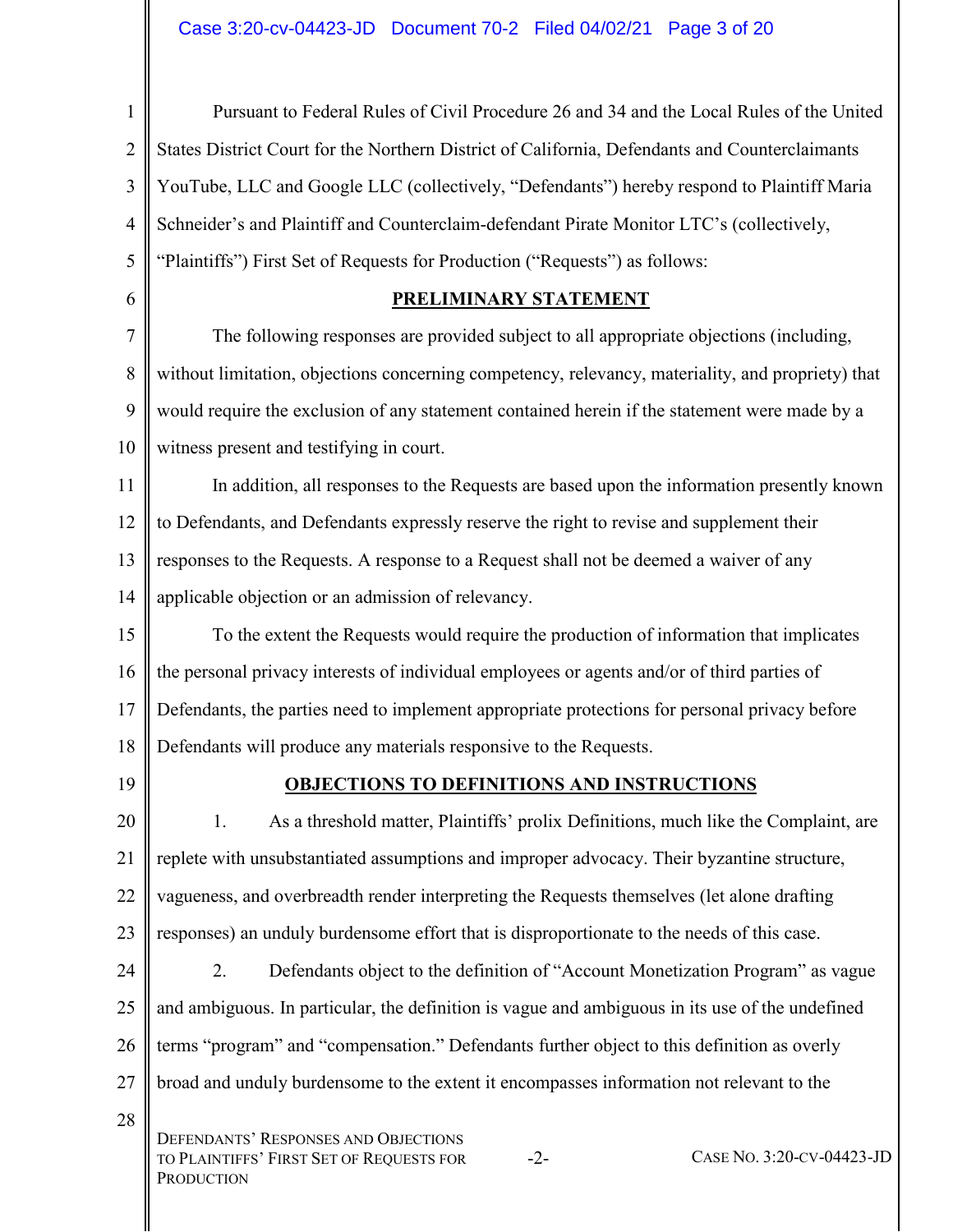#### Case 3:20-cv-04423-JD Document 70-2 Filed 04/02/21 Page 4 of 20

1  $\mathfrak{D}$ 3 4 5 6 parties' claims or defenses and would require Defendants to collect information that is disproportionate to the needs of this case. For purposes of responding to the Requests, the "Account Monetization Program" will be defined as the five monetization features ("Advertising revenue," "Channel memberships," Merchandise shelf," "Super Chat & Super Stickers," and "YouTube Premium Revenue") that enable some users to make money on YouTube. *See* "How to earn money on YouTube," [https://support.google.com/youtube/answer/72857?hl=en.](https://support.google.com/youtube/answer/72857?hl=en)

7

8 9 10 11 12 13 3. Defendants object to the definition of "AutoPlay Feature" as vague and ambiguous. In particular, the definition is vague and ambiguous in its use of the undefined term "queues." Plaintiffs' "description" in Paragraph 37 of the Complaint provides no more clarity, as it merely parrots the vague and ambiguous definition provided in these Requests. Defendants further object to this definition as overly broad and unduly burdensome to the extent it encompasses information not relevant to the parties' claims or defenses and would require Defendants to collect information that is disproportionate to the needs of this case.

14 15 16 17 18 19 4. Defendants object to the definition of "CMI Video" as vague and ambiguous. In particular, the definition is vague and ambiguous in its use of the undefined terms "CMI," "containing," and "initiated." Defendants further object to this definition as overly broad and unduly burdensome to the extent it requires Defendants to collect information relating to every video uploaded to YouTube, regardless of their relevance to the parties' claims or defenses in this case.

20 21 22 23 24 25 5. Defendants object to the definition of "Communication" to the extent it exceeds the scope contemplated by the Federal Rules of Civil Procedure, the Local Rules of the United States District Court for the Northern District of California, or other applicable law. Defendants further object to the definition as overly broad and unduly burdensome to the extent it encompasses information not relevant to the parties' claims or defenses and would require Defendants to collect information that is disproportionate to the needs of this case.

26 27 6. Defendants object to the definition of "Concerning" as vague and ambiguous. In particular, the term is vague and ambiguous in its use of the undefined terms "relating,"

28

DEFENDANTS' RESPONSES AND OBJECTIONS TO PLAINTIFFS' FIRST SET OF REQUESTS FOR **PRODUCTION** 

-3- CASE NO. 3:20-CV-04423-JD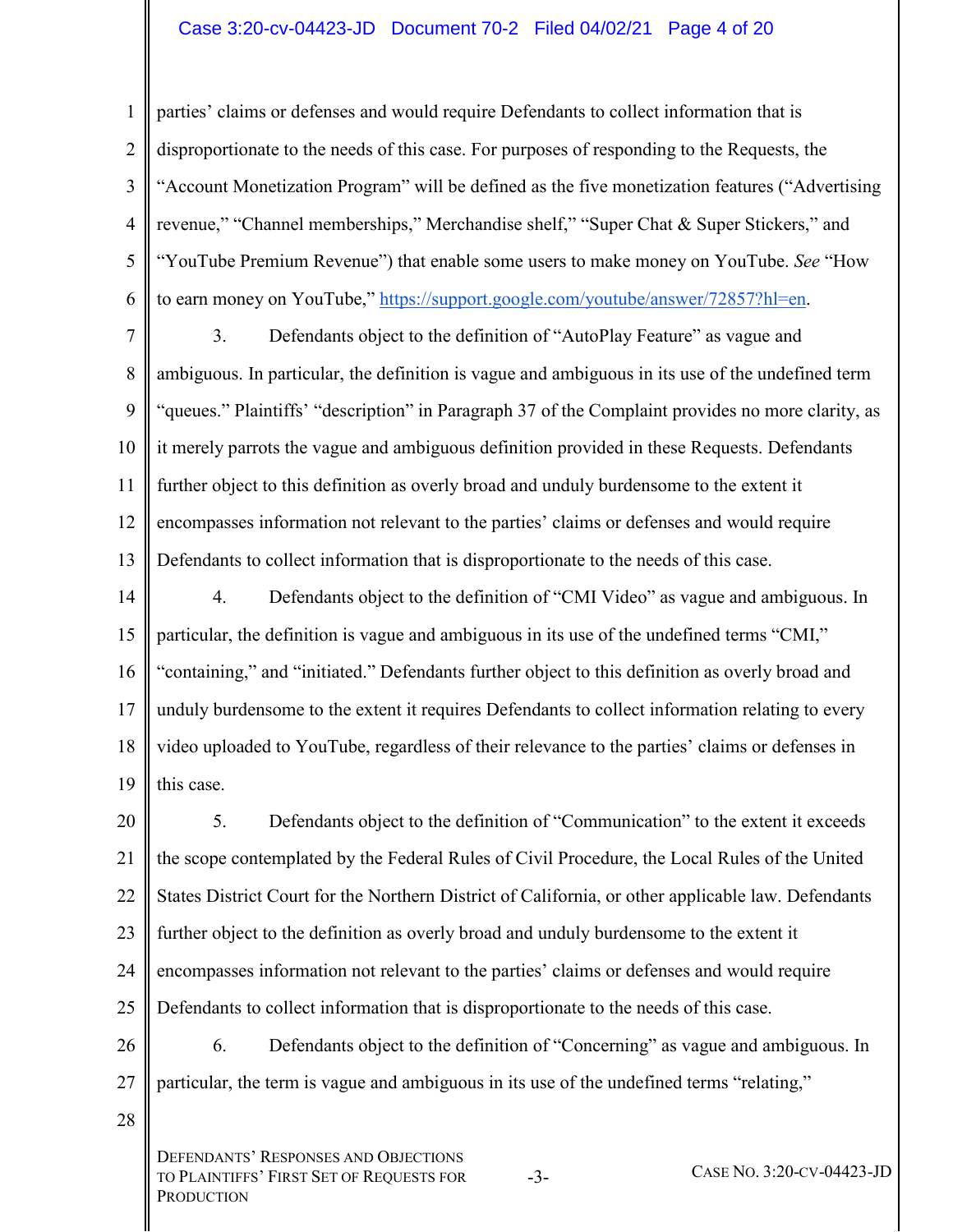#### Case 3:20-cv-04423-JD Document 70-2 Filed 04/02/21 Page 5 of 20

1  $\mathfrak{D}$ 3 4 "referring," "describing," "evidencing," and "construing." Defendants further object to this definition as overly broad and unduly burdensome to the extent it encompasses information not relevant to the parties' claims or defenses and would require Defendants to collect information that is disproportionate to the needs of this case.

5 6 7 8 9 10 11 12 13 14 15 7. Defendants object to the definition of "Content ID System" as vague and ambiguous. In particular, the definition is vague and ambiguous in its use of the phrase "YOUR copyright management tool." Defendants have created and made available many tools for protecting the copyrights of others. Defendants further object to Plaintiffs' descriptions in Paragraphs 2, 8, 9, 10, and 12 of the Complaint as inaccurate in their characterization of Content ID. Defendants specifically object to Plaintiffs' characterization of Content ID as being "completely divorced" from YouTube, LLC's repeat-infringer policy. *See* Compl. ¶ 12. For purposes of responding to the Requests, the "Content ID System" will be defined as a tool YouTube provides to certain users for the purpose of managing copyrighted works that scans videos uploaded to YouTube and compares them against reference files previously provided to YouTube by copyright owners. *See* "How Content ID works,"

16 [https://support.google.com/youtube/answer/2797370?hl=en.](https://support.google.com/youtube/answer/2797370?hl=en)

17 18 19 20 21 22 23 24 25 26 8. Defendants object to the definition of "Copyright Strike" as vague and ambiguous. In particular, the definition is vague and ambiguous in its use of the phrase "following a Takedown Notice." Defendants further object to this definition as overly broad and unduly burdensome to the extent it encompasses information not relevant to the parties' claims or defenses and would require Defendants to collect information that is disproportionate to the needs of this case. For purposes of responding to the Requests, "Copyright Strike" will be defined as the warning that a user receives when YouTube has removed the user's video from the YouTube service because a copyright owner submitted to YouTube a complete and valid legal request asking YouTube to do so. *See* "Copyright strike basics," [https://support.google.com/youtube/answer/2814000?hl=en.](https://support.google.com/youtube/answer/2814000?hl=en)

- 27
- 28

DEFENDANTS' RESPONSES AND OBJECTIONS TO PLAINTIFFS' FIRST SET OF REQUESTS FOR **PRODUCTION** 

-4- CASE NO. 3:20-CV-04423-JD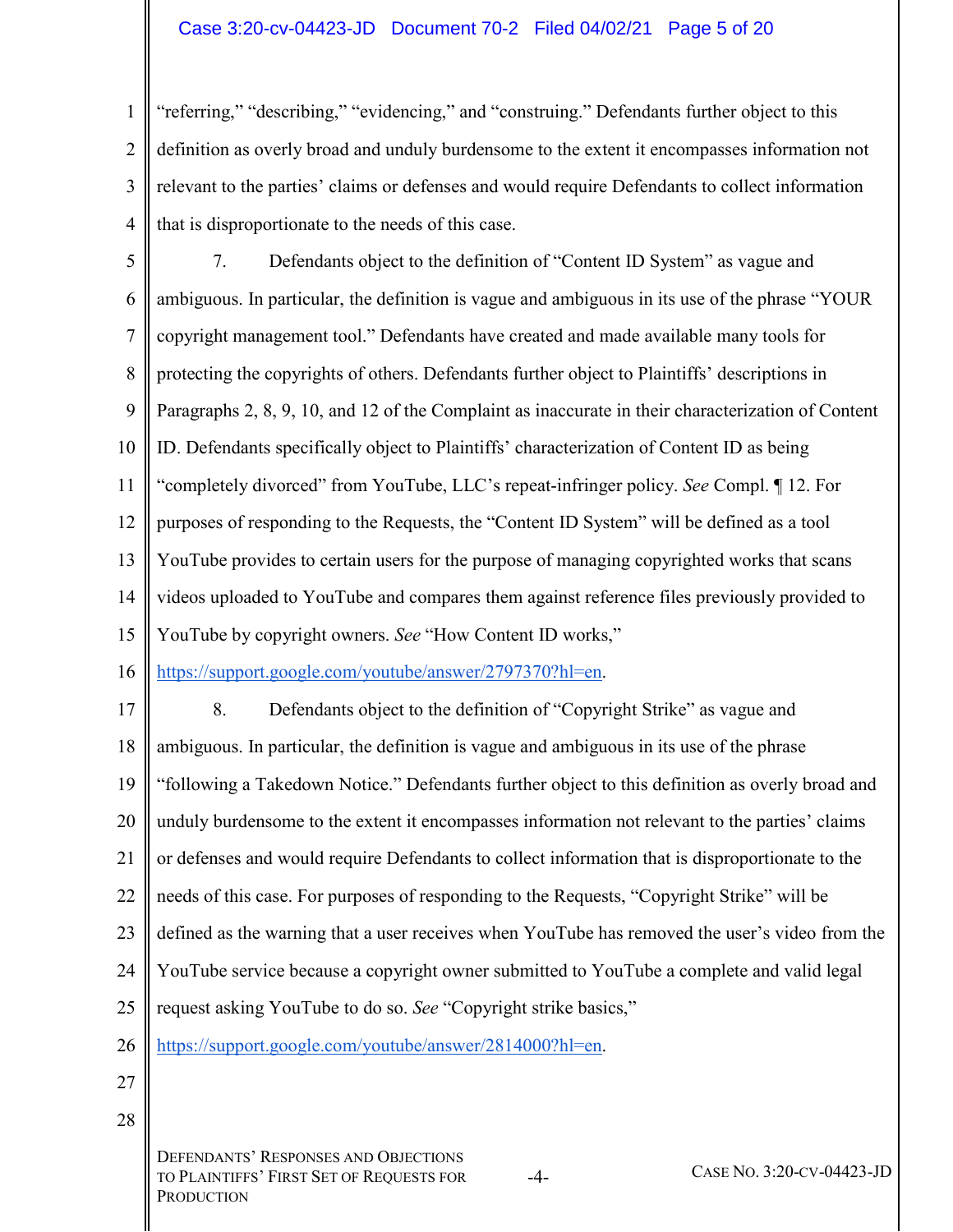- 1  $\mathfrak{D}$ 3 4 5 6 9. Defendants object to the definition of "Document" to the extent it exceeds the scope contemplated by the Federal Rules of Civil Procedure, the Local Rules of the United States District Court for the Northern District of California, or other applicable law. Defendants further object to this definition as overly broad and unduly burdensome to the extent it encompasses information not relevant to the parties' claims or defenses and would require Defendants to collect information that is disproportionate to the needs of this case.
- 7 8 9 10. Defendants object to the definition of "ID3 Tags" as vague and ambiguous. In particular, the definition is vague and ambiguous in its use of the undefined terms "metadata container," "audio files," and "ID3v1 and ID3v2 tags."
- 10 11 12 13 11. Defendants object to the definition of "Metadata" as overly broad (especially insofar as it encompasses "any information"), vague, and ambiguous. In particular, the definition is vague and ambiguous in its use of the phrases "attached to," "embedded in," "part of," and "provides information."
- 14 15 16 17 18 19 12. Defendants object to the definition of "Unsuccessful Takedown Notice" as vague and ambiguous. In particular, the definition is vague and ambiguous in its use of the term "Successful Takedown Notice." Defendants further object to this definition as overly broad and unduly burdensome to the extent it encompasses information not relevant to the parties' claims or defenses and would require Defendants to collect information that is disproportionate to the needs of this case.
- 20 21 22 23 24 25 26 13. Defendants object to the definition of "Unsuccessful Takedown Notice Video" as vague and ambiguous. In particular, the definition is vague and ambiguous in its use of the undefined terms "Your platform," "submitted," "Unsuccessful Takedown Notice," "used," "reproducing," and "performing." The definition is further vague and ambiguous in its use of the phrase "were the subject of." Defendants also object to the definition to the extent it calls for a legal conclusion as to whether content has been reproduced or performed. Defendants further object to this definition as overly broad and unduly burdensome to the extent it encompasses
- 27 28

DEFENDANTS' RESPONSES AND OBJECTIONS TO PLAINTIFFS' FIRST SET OF REQUESTS FOR **PRODUCTION** 

-5- CASE NO. 3:20-CV-04423-JD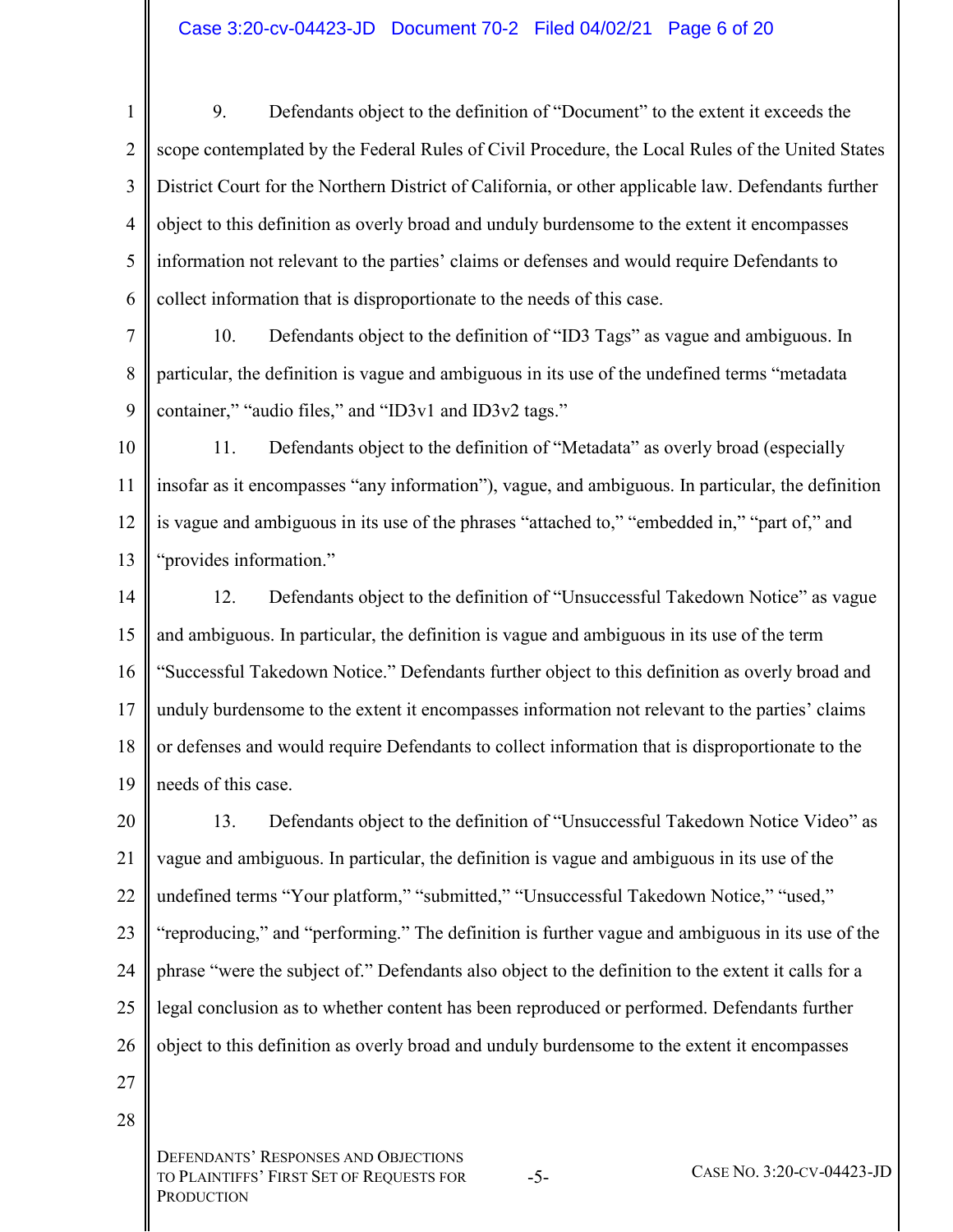#### Case 3:20-cv-04423-JD Document 70-2 Filed 04/02/21 Page 7 of 20

1 2 information not relevant to the parties' claims or defenses and would require Defendants to collect information that is disproportionate to the needs of this case.

3 4 5 6 7 8 14. Defendants object to the definition of "Pirate Monitor" as overly broad, vague and ambiguous, and unduly burdensome. In particular, the definition is overly broad because it encompasses "present or former … agents, representatives … investigators … advisors, and any other person acting on its behalf." For purposes of responding to the Requests, "Pirate Monitor" will be defined as Pirate Monitor LTD and those authorized agents and employees known or believed to be acting on its behalf and within the scope of their agency or employment.

9 10 11 12 13 14 15 16 17 18 19 15. Defendants object to the definition of "Pirate Monitor Infringing Videos" as vague and ambiguous. In particular, the definition is vague and ambiguous in its use of the undefined terms "Your platform," "uses," "Pirate Monitor Works," "reproducing," and "performing." Defendants also object to the definition to the extent it calls for a legal conclusion as to whether content has been reproduced or performed under the Copyright Act. Defendants further object to this definition as overly broad and unduly burdensome to the extent it encompasses information not relevant to the parties' claims or defenses and would require Defendants to collect information that is disproportionate to the needs of this case. Moreover, Defendants object that this term is meaningless and untimely because Plaintiffs have failed to identify any allegedly infringing content in their Complaint or in discovery, including but not limited to, in response to Defendants' Interrogatory No. 2.

20 21 22 23 24 25 26 27 16. Defendants object to the definition of "Pirate Monitor Works" as vague and ambiguous. In particular, Defendants object that the definition is vague and ambiguous in its use of the term "exclusive copyrights." Defendants object that this definition encompasses documents concerning works that have not been identified as Works In Suit. Defendants also object to the definition to the extent it calls for a legal conclusion as to whether Plaintiff and Counterclaim-defendant Pirate Monitor LTD holds "exclusive copyrights" in any works. Defendants further object to this definition as overly broad and unduly burdensome to the extent it encompasses information not relevant to the parties' claims or defenses (especially insofar as it

28

DEFENDANTS' RESPONSES AND OBJECTIONS TO PLAINTIFFS' FIRST SET OF REQUESTS FOR **PRODUCTION** 

-6- CASE NO. 3:20-CV-04423-JD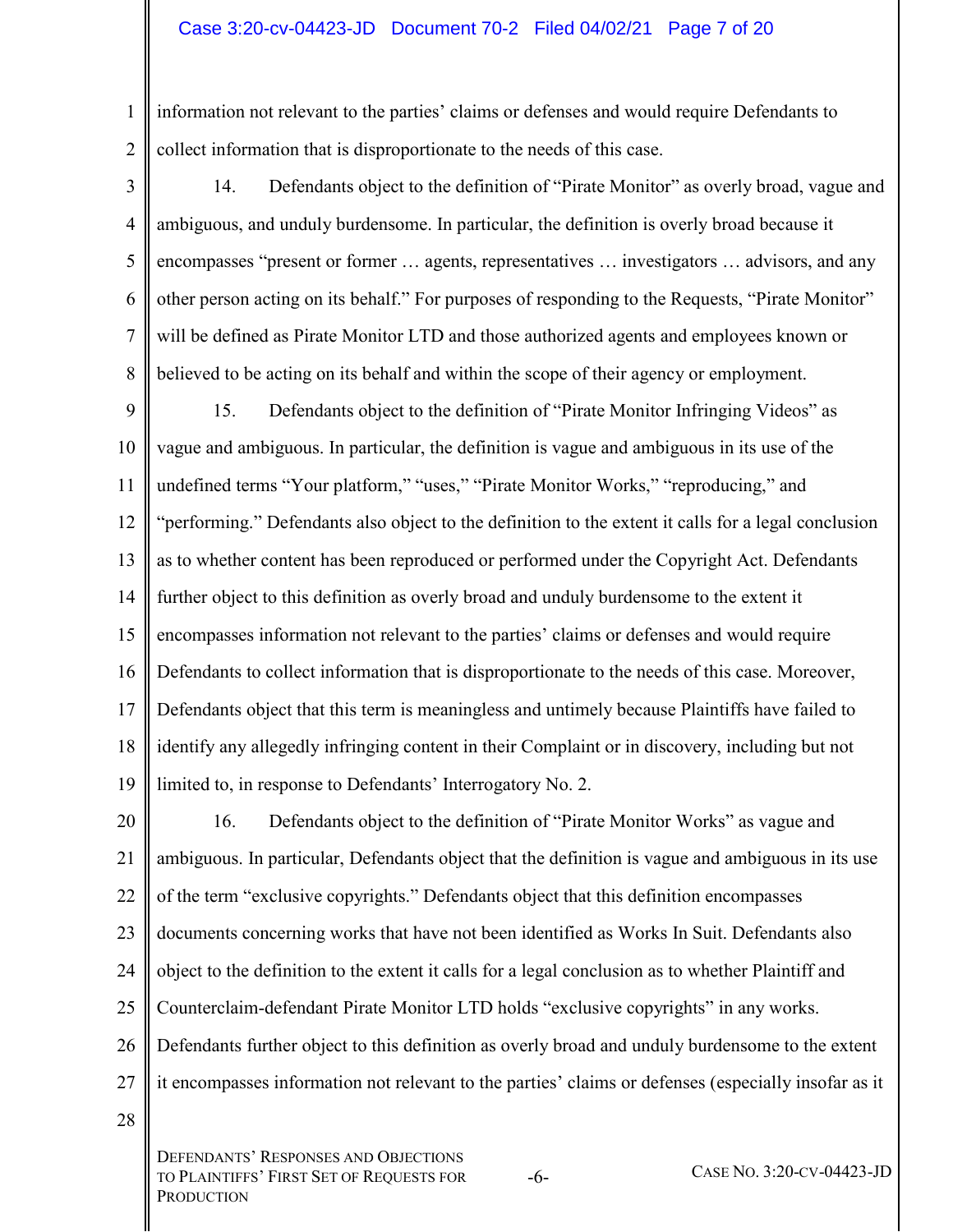#### Case 3:20-cv-04423-JD Document 70-2 Filed 04/02/21 Page 8 of 20

1  $\mathfrak{D}$ 3 4 5 6 encompasses works not identified by Plaintiff and Counterclaim-defendant Pirate Monitor LTD as Works In Suit and/or United States works not timely registered with the United States Copyright Office) and would require Defendants to collect information that is disproportionate to the needs of this case. For purposes of these responses, Defendants will interpret "Pirate Monitor Works" to be limited to the Works In Suit identified in response to Defendants' Interrogatory No. 1.

7 8 9 10 17. Defendants object to the definition of "Performance Rights Organizations" as overly broad and unduly burdensome to the extent it encompasses information not relevant to the parties' claims or defenses and would require Defendants to collect information that is disproportionate to the needs of this case.

11 12 13 14 15 16 18. Defendants object to the definition of "Red Flag Knowledge" as calling for a legal conclusion. Defendants also object that this definition encompasses documents concerning works that have not been identified as Works In Suit. Defendants further object to this definition as overly broad and unduly burdensome to the extent it encompasses information not relevant to the parties' claims or defenses and would require Defendants to collect information that is disproportionate to the needs of this case.

17 18 19 20 21 22 23 24 19. Defendants object to the definition of "Removed Takedown Notice Video" as vague and ambiguous. In particular, the definition is vague and ambiguous in its use of the undefined term "Your platform" and the phrases "was removed, deleted, or no longer displayed" and "because of." Defendants also object that this definition encompasses documents concerning works that have not been identified as Works In Suit. Defendants further object to this definition as overly broad and unduly burdensome to the extent it encompasses information not relevant to the parties' claims or defenses and would require Defendants to collect information that is disproportionate to the needs of this case.

25 26 27 20. Defendants object to the definition of "Removed Takedown Notice Re-upload" as vague and ambiguous. In particular, the definition is vague and ambiguous in its use of the undefined terms "substantively identical," "aspect," "removed Takedown Notice Video,"

28

DEFENDANTS' RESPONSES AND OBJECTIONS TO PLAINTIFFS' FIRST SET OF REQUESTS FOR **PRODUCTION** 

-7- CASE NO. 3:20-CV-04423-JD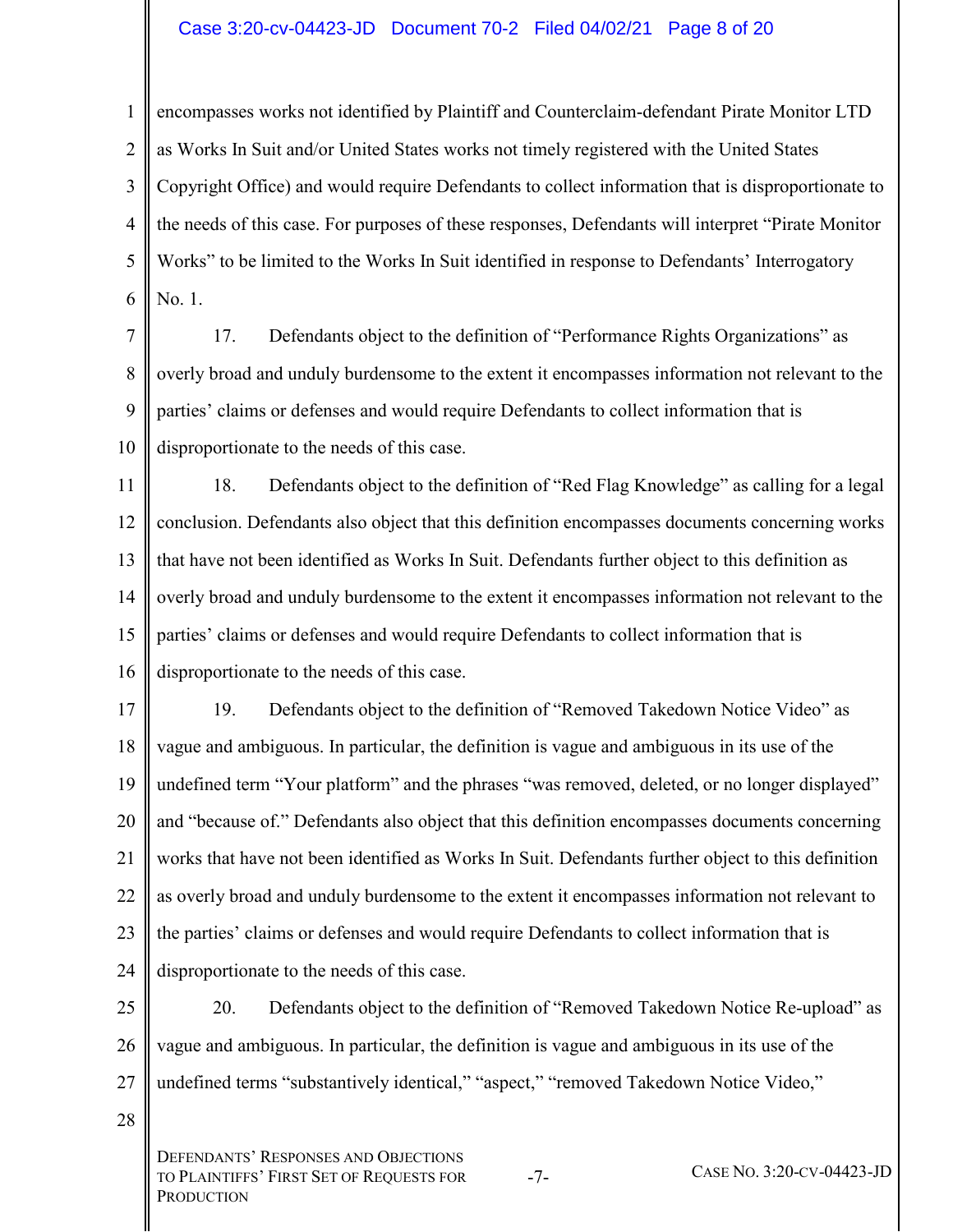#### Case 3:20-cv-04423-JD Document 70-2 Filed 04/02/21 Page 9 of 20

1  $\mathfrak{D}$ 3 4 5 "target," and "Successful Takedown Notice." Defendants also object that this definition encompasses documents concerning works that have not been identified as Work In Suit. Defendants further object to this definition as overly broad and unduly burdensome to the extent it encompasses information not relevant to the parties' claims or defenses and would require Defendants to collect information that is disproportionate to the needs of this case.

6 7 8 9 10 21. Defendants object to the definition of "Repeat Infringer" to the extent it calls for a legal conclusion. Defendants further object to this definition as overly broad and unduly burdensome to the extent it encompasses information not relevant to the parties' claims or defenses and would require Defendants to collect information that is disproportionate to the needs of this case.

11 12 13 14 15 22. Defendants object to the definition of "Schneider" as overly broad, vague and ambiguous, and unduly burdensome. In particular, the definition is overly broad because it encompasses "all agents, representatives … investigators … advisors, and any other person acting on her behalf." For purposes of responding to the Requests, "Schneider" will be defined as Maria Schneider and persons known or believed to be acting on her behalf .

16 17 18 19 20 21 22 23 24 25 26 23. Defendants object to the definition of "Schneider Infringing Videos" as vague and ambiguous. In particular, the definition is vague and ambiguous in its use of the undefined terms "Your platform," "uses," "Schneider Works," "reproducing," and "performing." Defendants also object to the definition to the extent it calls for a legal conclusion as to whether content has been reproduced or performed under the Copyright Act. Defendants further object to this definition as overly broad and unduly burdensome to the extent it encompasses information not relevant to the parties' claims or defenses and would require Defendants to collect information that is disproportionate to the needs of this case. Moreover, Defendants object that this term is meaningless and untimely because Plaintiffs have failed to identify any allegedly infringing content in their Complaint or in discovery, including but not limited to, in response to Defendants' Interrogatory No. 2.

- 27
- 28

DEFENDANTS' RESPONSES AND OBJECTIONS TO PLAINTIFFS' FIRST SET OF REQUESTS FOR **PRODUCTION** 

-8- CASE NO. 3:20-CV-04423-JD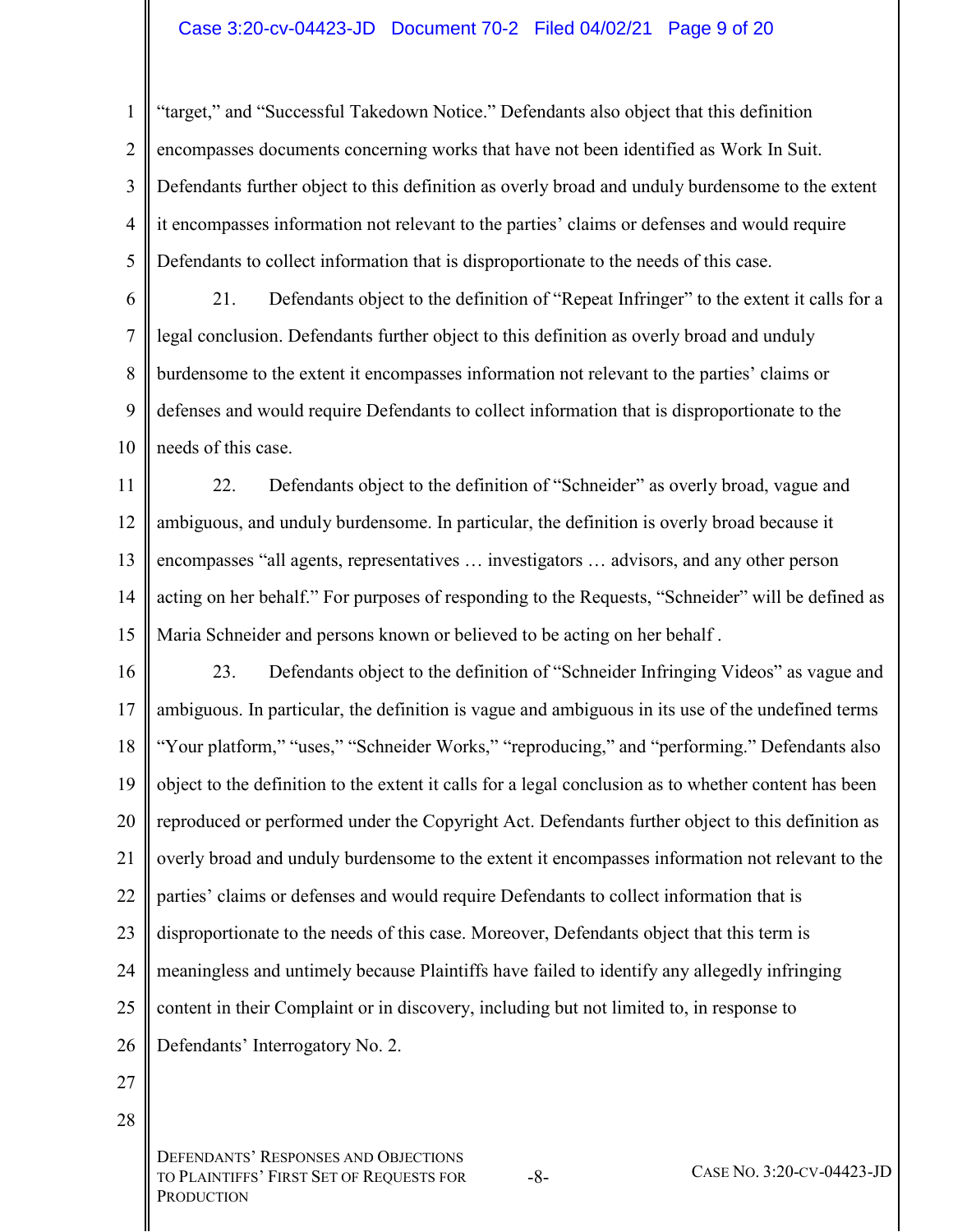#### Case 3:20-cv-04423-JD Document 70-2 Filed 04/02/21 Page 10 of 20

1  $\mathfrak{D}$ 3 4 5 6 7 8 9 10 11 12 13 24. Defendants object to the definition of "Schneider Works" as vague and ambiguous. In particular, Defendants object that the definition is vague and ambiguous in its use of the term "exclusive copyrights." Defendants object that this definition encompasses documents concerning works that have not been identified as Works In Suit. Defendants also object to the definition to the extent it calls for a legal conclusion as to whether Plaintiff Maria Schneider holds "exclusive copyrights" in any works. Defendants further object to this definition as overly broad and unduly burdensome to the extent it encompasses information not relevant to the parties' claims or defenses (especially insofar as it encompasses works not identified by Plaintiff Maria Schneider as Works In Suit and/or United States works not timely registered with the United States Copyright Office) and would require Defendants to collect information that is disproportionate to the needs of this case. For purposes of these responses, Defendants will interpret "Schneider Works" to be limited to the Works In Suit identified in response to Defendants' Interrogatory No. 1.

14

15 16 25. Defendants object to the definition of "Tags" as vague and ambiguous. In particular, the definition is vague and ambiguous in its use of the undefined term "descriptive keywords" and the phrase "find content."

17 18 19 20 21 22 23 24 25 26 27 26. Defendants object to the definition of "Takedown Notice" as vague, ambiguous, and overly broad. In particular, the definition is vague and ambiguous in its use of the term "request" and the phrases "any other way" and "via Your online platform." Defendants object that the definition is overly broad and unduly burdensome to the extent it extends beyond notices submitted to Defendants. Defendants also object to the definition to the extent it calls for a legal conclusion as to whether content has been posted or displayed without license or permission. Defendants further object to the definition to the extent it encompasses non-written communications that do not satisfy the requirements set forth in 17 U.S.C. § 512(c)(3). For purposes of responding to the Requests, "Takedown Notice" will be defined as notices that are compliant with 17 U.S.C. § 512(c)(3) and have been submitted through YouTube LLC's online form, *see* "Submit a copyright takedown notice,"

28

DEFENDANTS' RESPONSES AND OBJECTIONS TO PLAINTIFFS' FIRST SET OF REQUESTS FOR **PRODUCTION** 

-9- CASE NO. 3:20-CV-04423-JD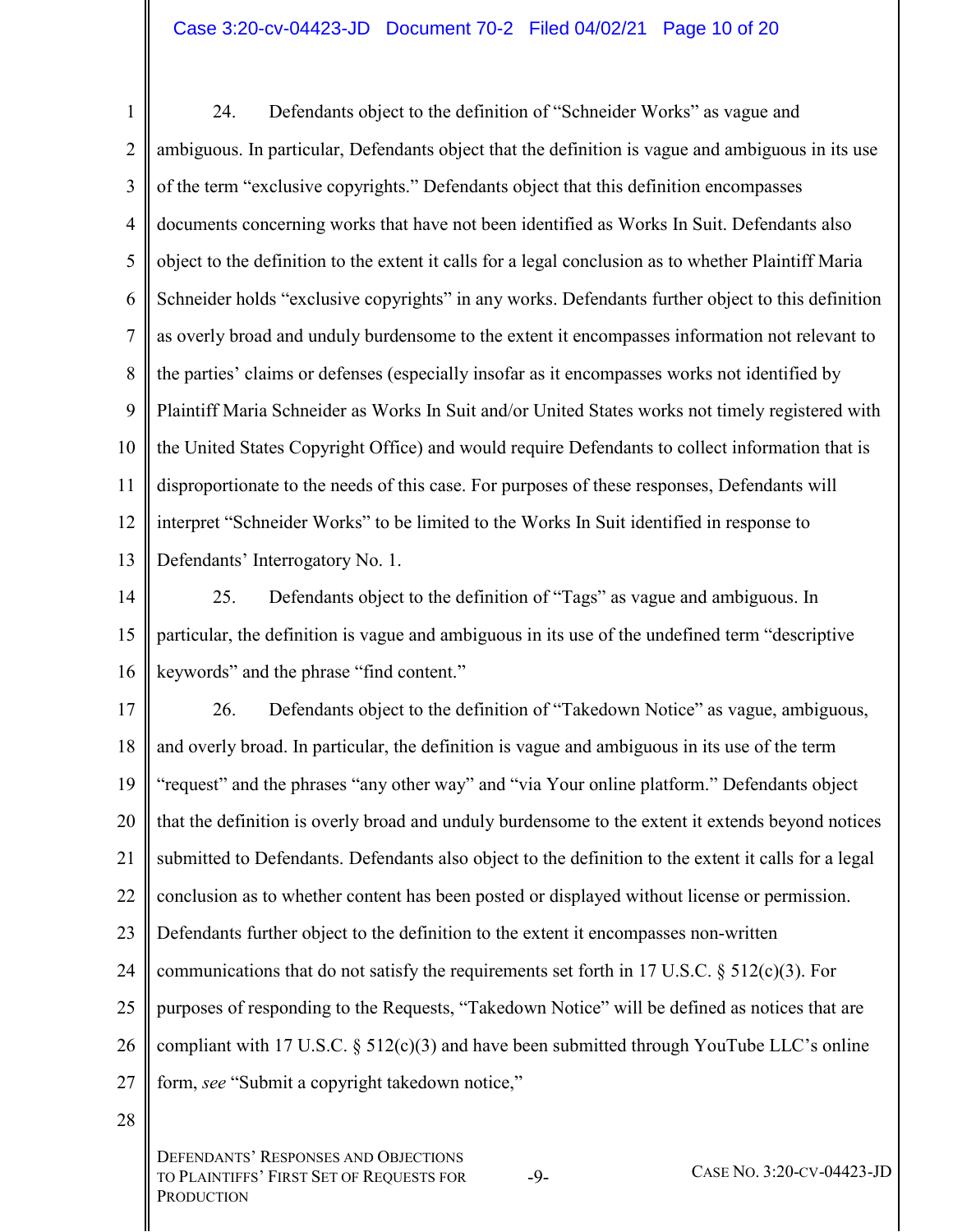#### Case 3:20-cv-04423-JD Document 70-2 Filed 04/02/21 Page 11 of 20

- 1 https://support.google.com/youtube/answer/2807622?hl=en, or to YouTube's designated agent
- $\mathfrak{D}$ via email, facsimile, or postal mail, *see* "Copyright Contact Information,"
- 3 [https://support.google.com/youtube/answer/6005908?hl=en.](https://support.google.com/youtube/answer/6005908?hl=en)
- 

4 5 6 7 8 9 10 11 12 27. Defendants object to the term "Successful Takedown Notice" as vague and ambiguous. In particular, the definition is vague and ambiguous in its use of the phrases "resulted in a Removed Takedown Notice Video" and "otherwise determined set forth a meritorious claim." Defendants object to the definition to the extent it calls for a legal conclusion. Defendants also object that this definition encompasses documents concerning works that have not been identified as Works In Suit. Defendants further object to this definition as overly broad and unduly burdensome to the extent it encompasses information not relevant to the parties' claims or defenses and would require Defendants to collect information that is disproportionate to the needs of this case.

13 14 15 16 17 18 19 20 21 22 23 24 25 26 28. Defendants object to the definition of "Successful Takedown Notice Video" as vague and ambiguous. In particular, the definition is vague and ambiguous in its use of the undefined terms "Your platform," "submitted," "used," and "Successful Takedown Notice." The definition is further vague and ambiguous in its use of the phrase "were the subject of." Defendants also object to the definition to the extent it calls for a legal conclusion as to whether content has been reproduced or performed under the Copyright Act. Defendants also object that this definition encompasses documents concerning works that have not been identified as Works In Suit. Defendants further object to this definition as overly broad and unduly burdensome to the extent it encompasses information not relevant to the parties' claims or defenses and would require Defendants to collect information that is disproportionate to the needs of this case. 29. Defendants object to the definition of "You," "Your," and "Yourself" on the grounds that the definition is overbroad, vague and ambiguous, and unduly burdensome. Defendants further object to the definition to the extent it seeks information not currently in the possession, custody, or control of Defendants. Defendants will respond solely on behalf of

- 27 themselves (Google LLC and YouTube, LLC), and not any other subsidiaries or affiliates, or any
- 28

DEFENDANTS' RESPONSES AND OBJECTIONS TO PLAINTIFFS' FIRST SET OF REQUESTS FOR **PRODUCTION** 

-10- CASE NO. 3:20-CV-04423-JD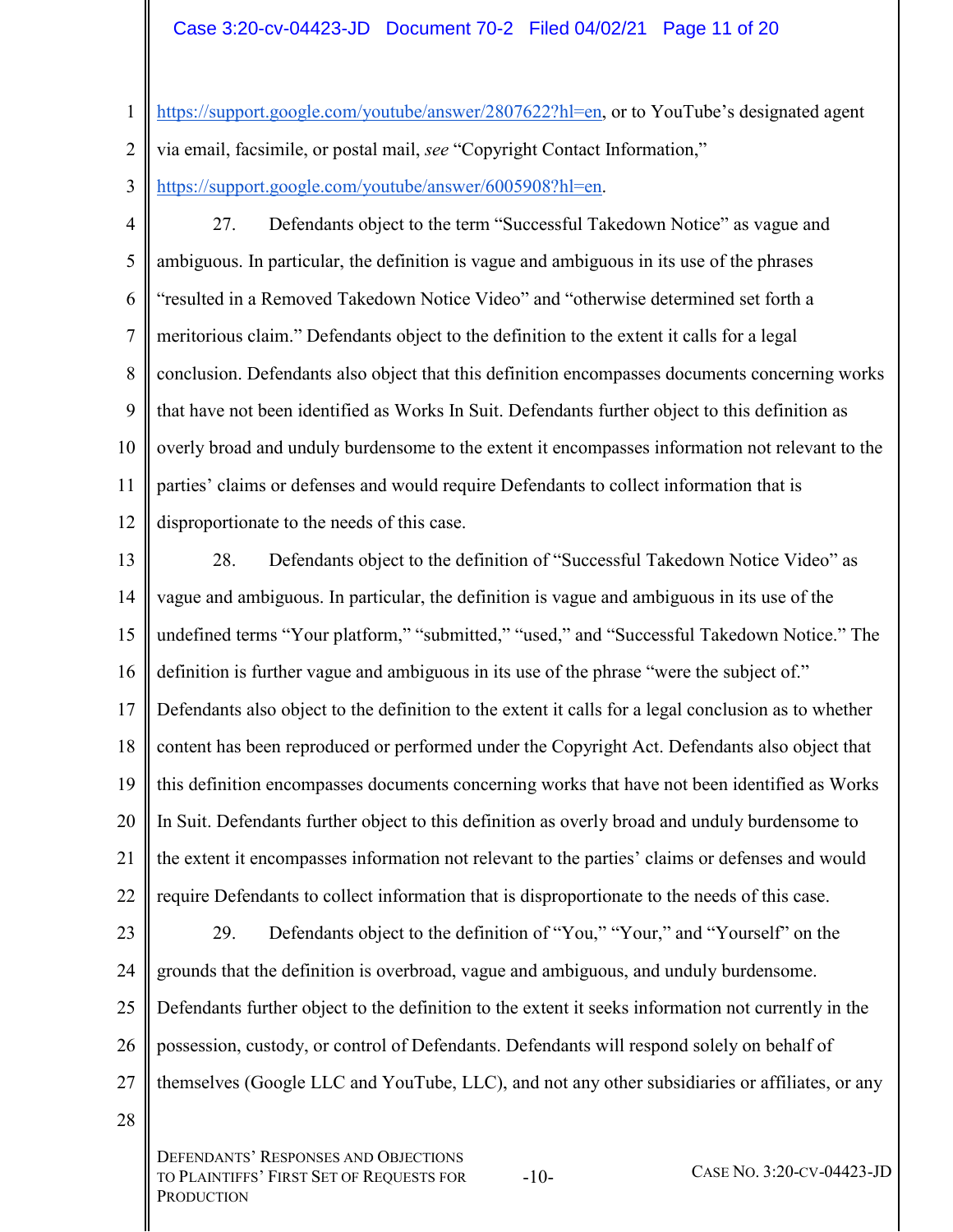1  $\mathfrak{D}$ 3 4 5 6 7 other person or entity. Defendants further object to the definition on the grounds that it includes Defendants' attorneys and requires Defendants to provide a legal conclusion or to produce information that is protected by any privilege, including the attorney-client privilege, work product immunity doctrine, common interest privilege, or any other applicable privilege, immunity, or restriction on discovery. For purposes of responding to the Requests, "You," "Your," and "Yourself" will be defined as Google LLC, YouTube, LLC, and those authorized agents and employees acting on its behalf and within the scope of their agency or employment.<sup>1</sup>

8 9 10 11 12 13 14 15 16 30. Defendants object to the definition of "YouTube Partner Program" as vague and ambiguous. In particular, the term is vague and ambiguous in its use of the phrase "uses AdSense to monetize content posted to Users." Defendants further object to this definition as overly broad and unduly burdensome to the extent it encompasses information not relevant to the parties' claims or defenses and would require Defendants to collect information that is disproportionate to the needs of this case. For purposes of responding to the Requests, the "YouTube Partner Program" will be defined as the program that gives YouTube content creators access to YouTube's Creator Support Teams, Copyright Match Tool, and monetization features. *See* "YouTube Partner Program overview & eligibility,"

17 [https://support.google.com/youtube/answer/72851?hl=en.](https://support.google.com/youtube/answer/72851?hl=en)

18 19 20 21 22 23 24 25 26 31. Defendants object to the Instructions accompanying Plaintiffs' Requests to the extent that such Instructions purport to impose obligations on Defendants in excess of the Federal Rules of Civil Procedure, the Local Rules of the United States District Court for the Northern District of California, the Standing Order for Discovery in Civil Cases before Judge Donato, or any other applicable law, or to the extent that the Instructions purport to require Defendants to take actions or provide information not required by or which exceed the scope of the Federal Rules of Civil Procedure, the Local Rules of the United States District Court for the

 $\overline{a}$ 

<sup>27</sup>  28  $<sup>1</sup>$  Per the parties' agreement, Defendants will produce otherwise discoverable information that is</sup> retained by, owned by, possessed by, or in the control of Alphabet Inc.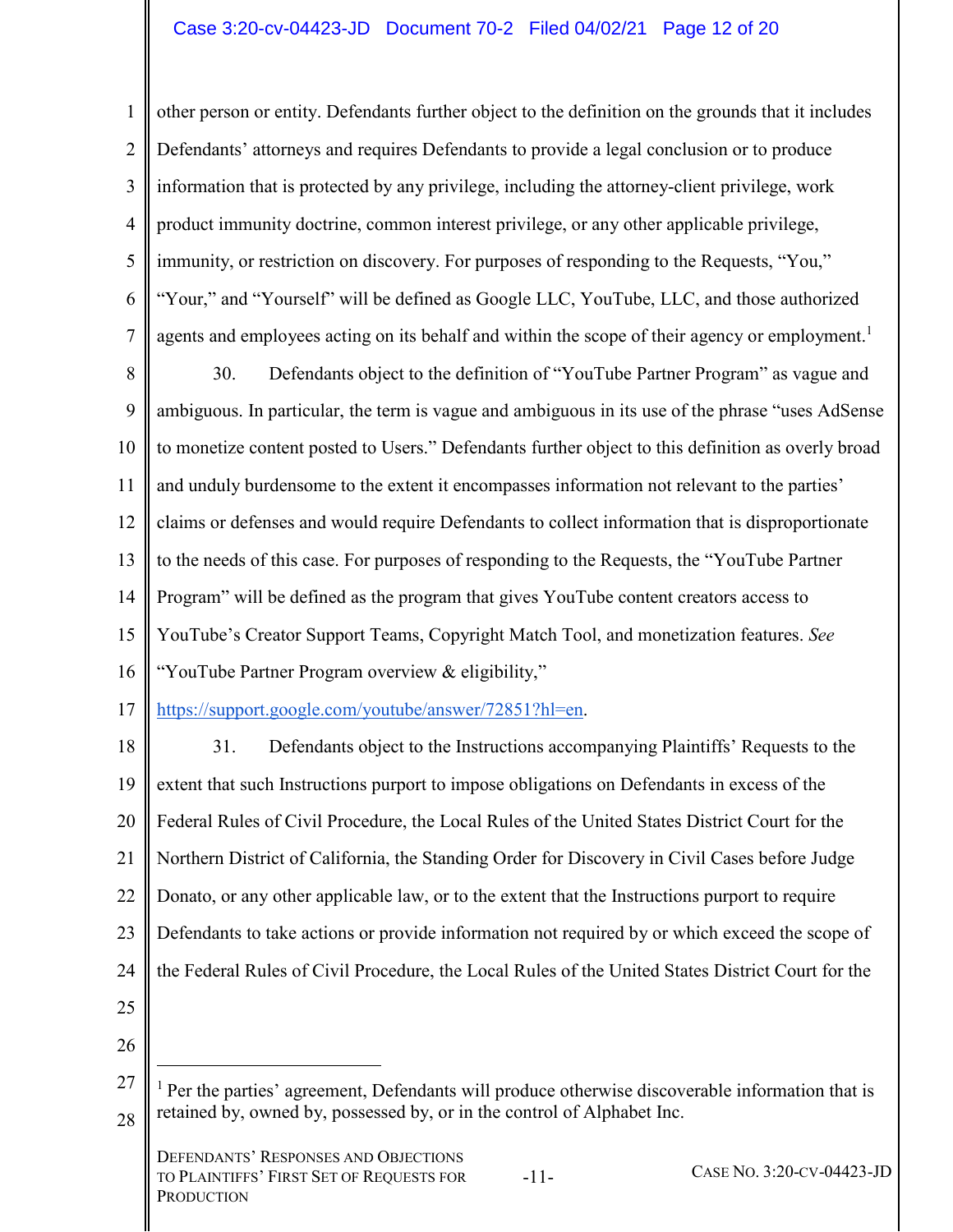1 Northern District of California, the Standing Order for Discovery in Civil Cases before Judge

2 Donato, or any other applicable law.

3 4 5 6 7 32. Defendants object to Instruction No. 8 insofar as it calls for information beyond the scope of the three-year statute of limitations applicable to Plaintiffs' claims. *See* 17 U.S.C. § 507(b). Defendants will produce reasonably accessible non-privileged documents following an inquiry proportionate to the needs of the case for the three-year period predating the filing of the Complaint.

8

## **SPECIFIC RESPONSES AND OBJECTIONS TO DOCUMENT REQUESTS**

9

## **DOCUMENT REQUEST NO. 1:**

10 11 **All Documents Concerning any of the alleged facts in the Complaint, the Answer, and Counterclaims, the Response to Counterclaims, or any statement of fact contained in any other Document filed in this Lawsuit.** 

#### 12 **RESPONSE TO DOCUMENTS REQUEST NO. 1:**

13 14 15 16 17 Defendants object to this Request on the grounds that it is vague, ambiguous, unduly burdensome, and overly broad (especially insofar as it demands that Defendants produce "[a]ll" documents). In particular, Defendants object to the Request because it is vague and ambiguous in its use of the terms "alleged facts" and "statement of fact." Defendants further object that this Request is compound to the extent that it contains multiple sub-parts.

18 19 20 21 22 23 24 Defendants object to the extent that this Request calls for the production of proprietary, confidential, or trade secret information that has little or no connection to the parties' claims and defenses in this action, imposing a further burden on Defendants that is out of line with Plaintiffs' legitimate needs. To the extent this Request seeks materials relating to third parties, Defendants also object on the grounds that this Request calls for the production of materials not relevant to Plaintiffs' claims and for the production of proprietary, confidential, or trade secret documents without the entry of a protective order.

25 26 27 Defendants further object that this Request seeks documents concerning works that have not been identified as Works In Suit. In addition, Defendants object to this Request to the extent that it seeks information concerning alleged infringements that Plaintiffs have failed to identify.

28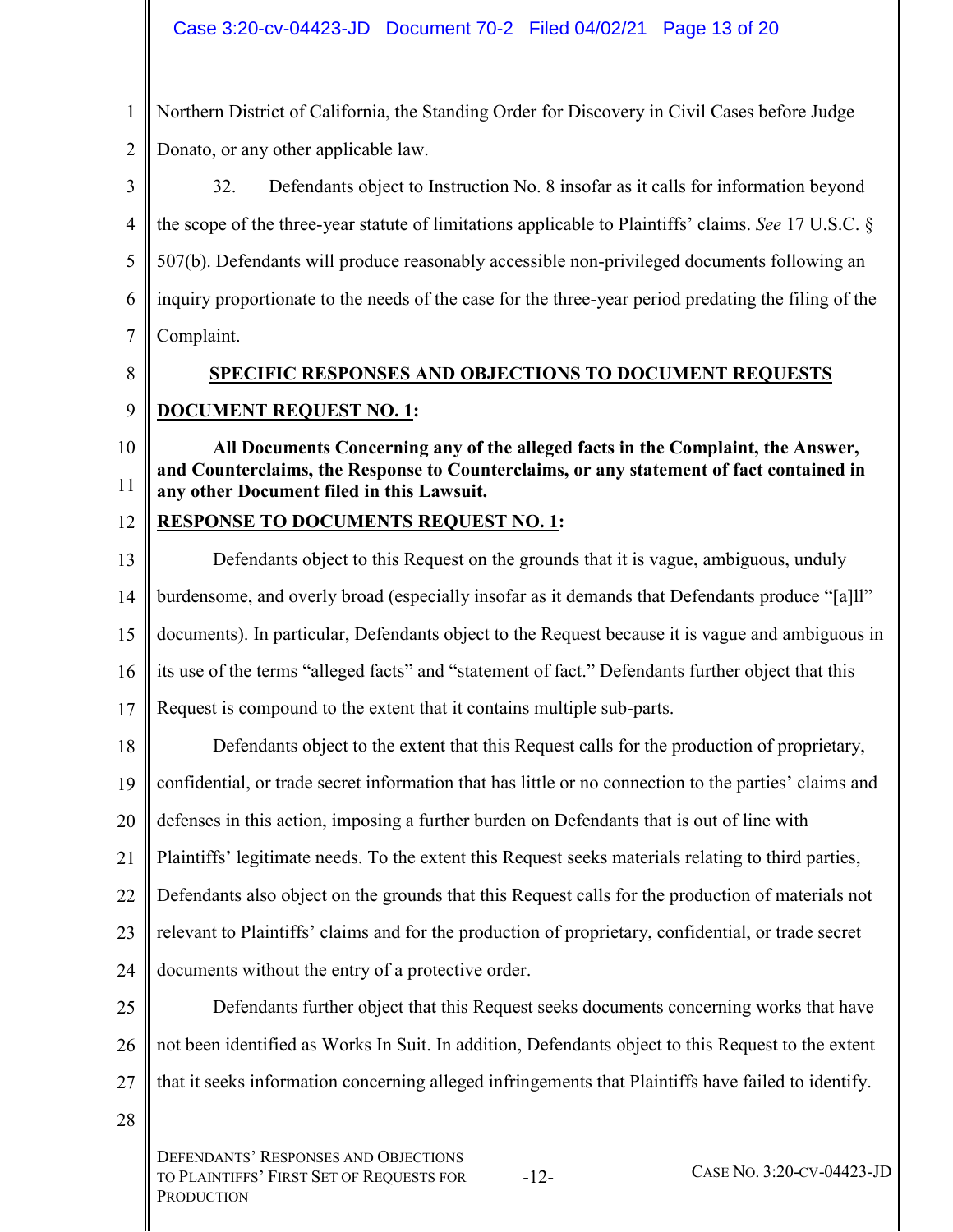|                | Case 3:20-cv-04423-JD  Document 70-2  Filed 04/02/21  Page 14 of 20                                                                                                                                           |
|----------------|---------------------------------------------------------------------------------------------------------------------------------------------------------------------------------------------------------------|
| $\mathbf{1}$   | d) The number of videos for which a Takedown Notice was issued by or on behalf of<br>participants in the Content ID System;                                                                                   |
| $\overline{2}$ |                                                                                                                                                                                                               |
| 3              | e) The number of videos removed from Your platform following Takedown Notices<br>issued by or on behalf of participants in the Content ID System;                                                             |
| $\overline{4}$ | f) The number of videos that are subject to each of the following options at the                                                                                                                              |
| 5<br>6         | election of a participant in the Content ID System: (1) blocking a whole video from<br>being viewed; (2) monetizing a video by running ads against it; and (3) tracking the<br>video's viewership statistics. |
| $\tau$         |                                                                                                                                                                                                               |
| 8              | g) The number of times that You have determined a Person or User has attempted<br>to access Content ID to "improperly censor videos," as alleged in Paragraph 15 of<br><b>Your Counterclaims.</b>             |
| 9              |                                                                                                                                                                                                               |
| 10             | h) The number of times that You have determined a Person or User has attempted<br>to "claim ownership rights in others' content," as alleged in Paragraph 15 of Your                                          |
| 11             | Counterclaims.                                                                                                                                                                                                |
| 12             | <b>RESPONSE TO DOCUMENTS REQUEST NO. 19:</b>                                                                                                                                                                  |
| 13             | Defendants object to this Request because it calls for the production of materials relevant                                                                                                                   |
| 14             | to a putative class of plaintiffs that has not been certified by the Court. Defendants object that                                                                                                            |
| 15             | this Request is compound and structurally confusing. Defendants also object to this Request on                                                                                                                |
| 16             | the grounds that it is overly broad, unduly burdensome, and not relevant to any party's claim or                                                                                                              |
| 17             | defense or proportional to the needs of the case. Defendants further object to this Request as not                                                                                                            |
| 18             | reasonably limited in temporal scope.                                                                                                                                                                         |
| 19             | Subject to and without waiving any of the foregoing objections, Defendants will meet and                                                                                                                      |
| 20             | confer with opposing counsel regarding an appropriate scope of information to be produced in                                                                                                                  |
| 21             | response to this Request.                                                                                                                                                                                     |
| 22             | <b>DOCUMENT REQUEST NO. 20:</b>                                                                                                                                                                               |
| 23             | Documents sufficient to identify each User that either attempted to upload a video                                                                                                                            |
| 24             | but was prevented from doing so by operation of the Content ID System or uploaded a<br>video that was subsequently deleted or removed by operation of the Content ID System,                                  |
| 25             | Including the User's name, username, email address, IP address, affiliation, any other<br>unique identifier used internally by YouTube or Google tied to a User, when the User                                |
| 26             | attempted to upload a video or had a video deleted or removed (including each video if                                                                                                                        |
| 27             | there is more than one for each User), whether the User was enrolled in the Account<br>Monetization Program and/or the YouTube Partner Program, and the copyrighted work                                      |
| 28             | that was detected by the Content ID System.                                                                                                                                                                   |
|                | DEFENDANTS' RESPONSES AND OBJECTIONS<br>CASE NO. 3:20-CV-04423-JD<br>TO PLAINTIFFS' FIRST SET OF REQUESTS FOR<br>$-29-$                                                                                       |

PRODUCTION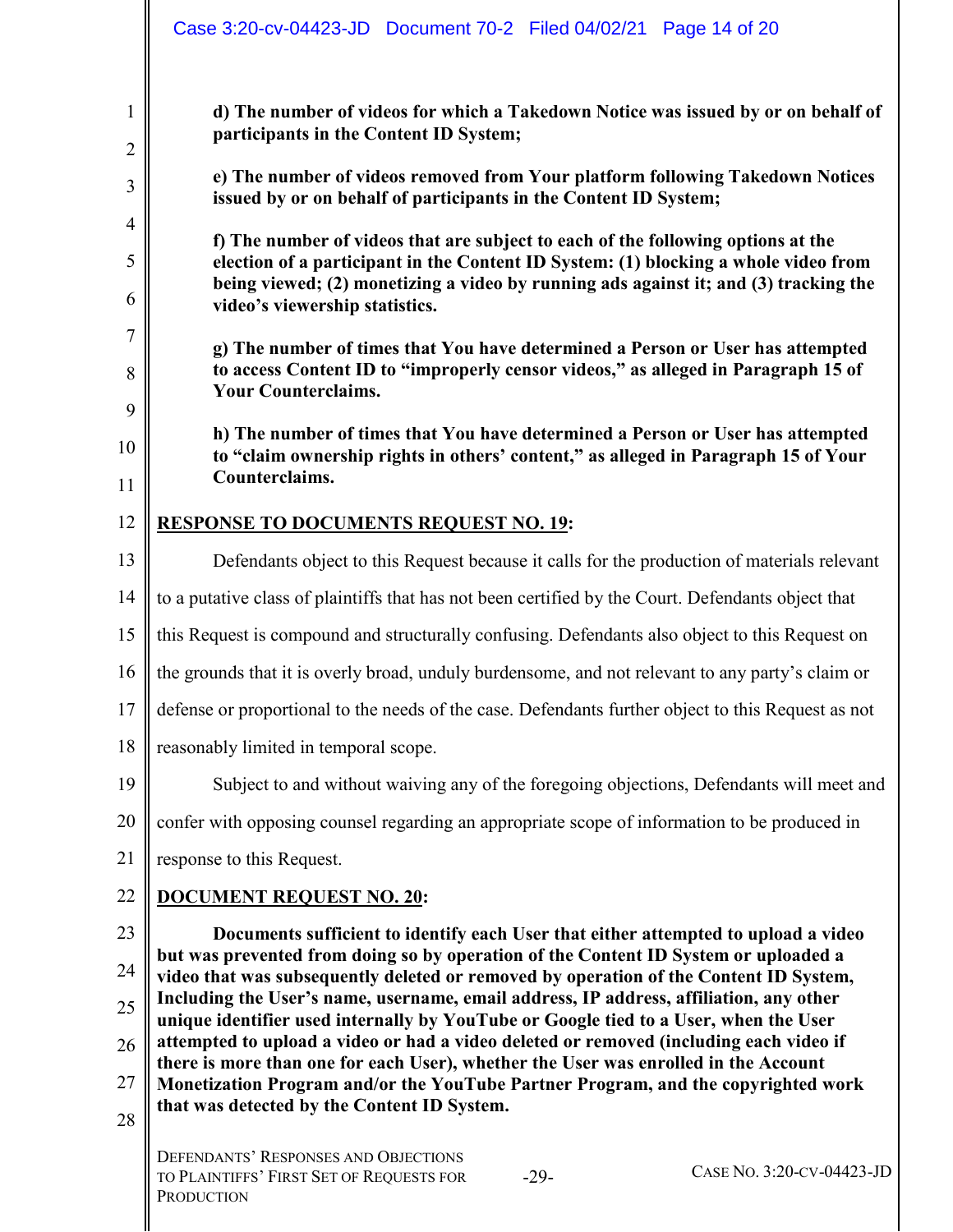1

#### **RESPONSE TO DOCUMENTS REQUEST NO. 20:**

2 3 4 5 6 7 8 9 10 11 12 Defendants object to this Request because it calls for the production of materials relevant to a putative class of plaintiffs that has not been certified by the Court. Defendants object to this Request on the grounds that it is overly broad and unduly burdensome, and not relevant to any party's claim or defense or proportional to the needs of the case. Defendants also object to this Request as not reasonably limited in temporal scope. Defendants further object to this Request because it seeks detailed technical information the aggregation and/or production of which would be highly burdensome in ways that are disproportionate to the legitimate needs of the case. To the extent this Request seeks materials relating to third parties, Defendants object on the grounds that this Request calls for the production of materials not relevant to Plaintiff's claims and for the production of proprietary, confidential, or trade secret documents without the entry of a protective order.

13 14 15 16 17 18 In addition, Defendants object to this Request to the extent that its expansive scope seeks personal identifying information concerning numerous YouTube users and may implicate the privacy rights of users who are entitled to protection under various consumer privacy laws in the U.S. and internationally. Affected users should also be afforded an opportunity to object to disclosure of their personal identifying information, and such an opportunity may be required as a matter of law.

19 20 21 Subject to and without waiving any of the foregoing objections, Defendants will meet and confer with opposing counsel regarding an appropriate scope of information to be produced in response to this Request.

#### 22 **DOCUMENT REQUEST NO. 21:**

23

24 25 **All Documents Concerning the Content ID System's processes for identifying matches for copyrighted works and recognizing third party performances of copyrighted works, Including any changes to the processes, any evaluations of the efficacy or accuracy of the processes, and any complaints or comments Concerning the efficacy or accuracy of the processes.** 

27 28

> DEFENDANTS' RESPONSES AND OBJECTIONS TO PLAINTIFFS' FIRST SET OF REQUESTS FOR **PRODUCTION**

-30- CASE NO. 3:20-CV-04423-JD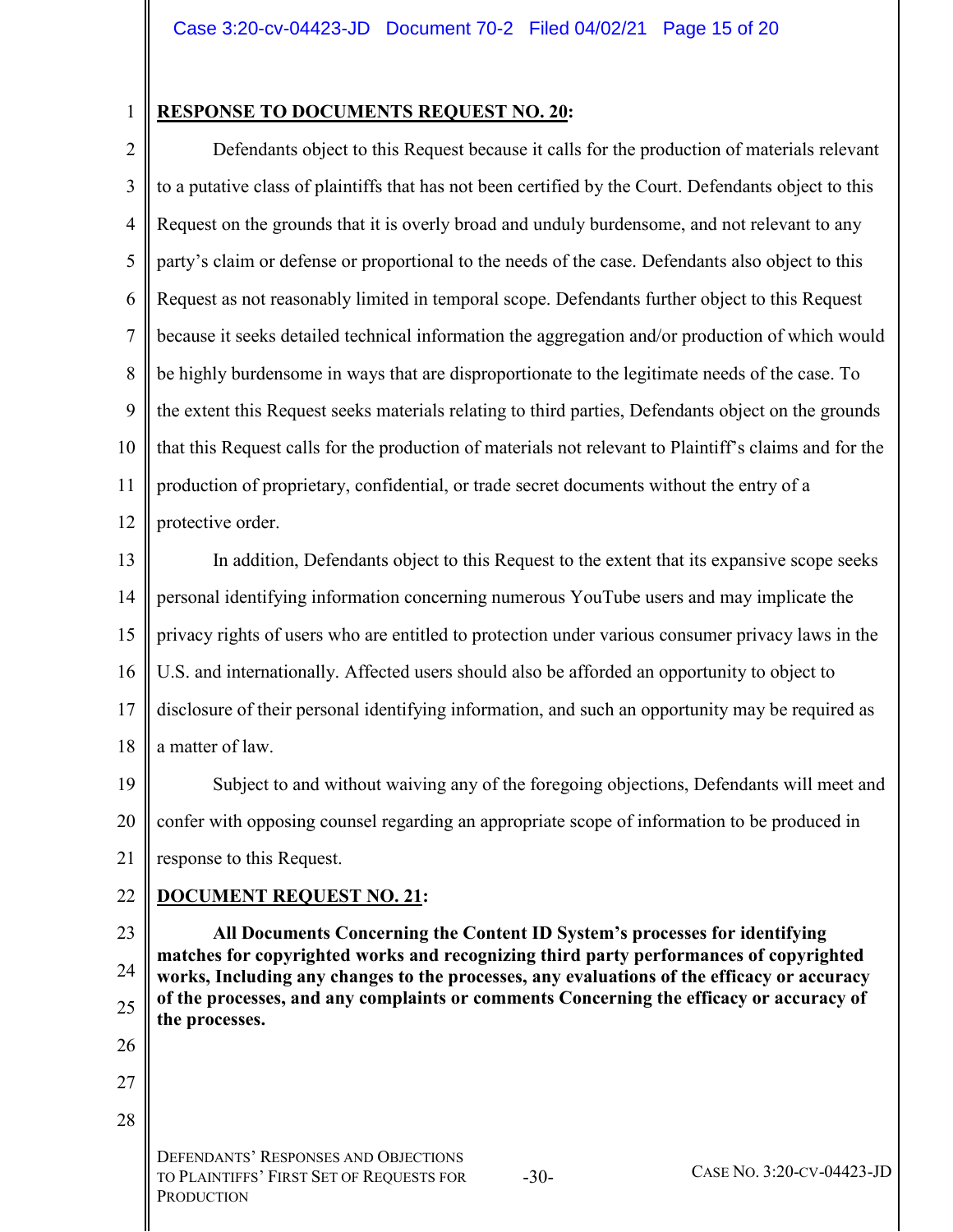#### Case 3:20-cv-04423-JD Document 70-2 Filed 04/02/21 Page 16 of 20

1  $\mathfrak{D}$ 3 4 this Request on the grounds that it is vague and ambiguous in its use of the terms "notices" and "accumulated" and "identified in." Defendants further object to this Request as overly broad, unduly burdensome, and not relevant to any party's claim or defense or proportional to the needs of the case.

5 6 7 8 9 10 Defendants object that this Request is compound to the extent that it contains multiple sub-parts. Defendants further object to the extent that this Request calls for the production of proprietary, confidential, or trade secret information that has little or no connection to the parties' claims and defenses in this action, imposing a further burden on Defendants that is out of line with Plaintiff's legitimate needs. Defendants further object that this Request seeks documents that are protected by the attorney-client privilege, the attorney work-product doctrine, or both.

11 12 13 14 15 16 In addition, Defendants object to this Request to the extent that its expansive scope seeks personal identifying information concerning numerous YouTube users and may implicate the privacy rights of users who are entitled to protection under various consumer privacy laws in the U.S. and internationally. Affected users should also be afforded an opportunity to object to disclosure of their personal identifying information, and such an opportunity may be required as a matter of law.

17 18 19 Subject to and without waiving any of the foregoing objections, Defendants will meet and confer with opposing counsel regarding an appropriate scope of information to be produced in response to this Request.

20 **DOCUMENT REQUEST NO. 27:** 

21

22

23

24

25

26

27

**All Documents Concerning Takedown Notices You have received Concerning videos posted to Your platform, Including:** 

- **a) The Takedown Notice submitted;**
- **b) Any changes to the Takedown Notice;**

**c) Any Communications Concerning the Takedown Notice, Including with the issuer of the Takedown Notice and with any targets of the Takedown Notice;** 

- **d) The disposition of the Takedown Notice, Including whether a Copyright Strike**
- 28 **was issued, whether the video that was the subject of the Takedown Notice was**

-36- CASE NO. 3:20-CV-04423-JD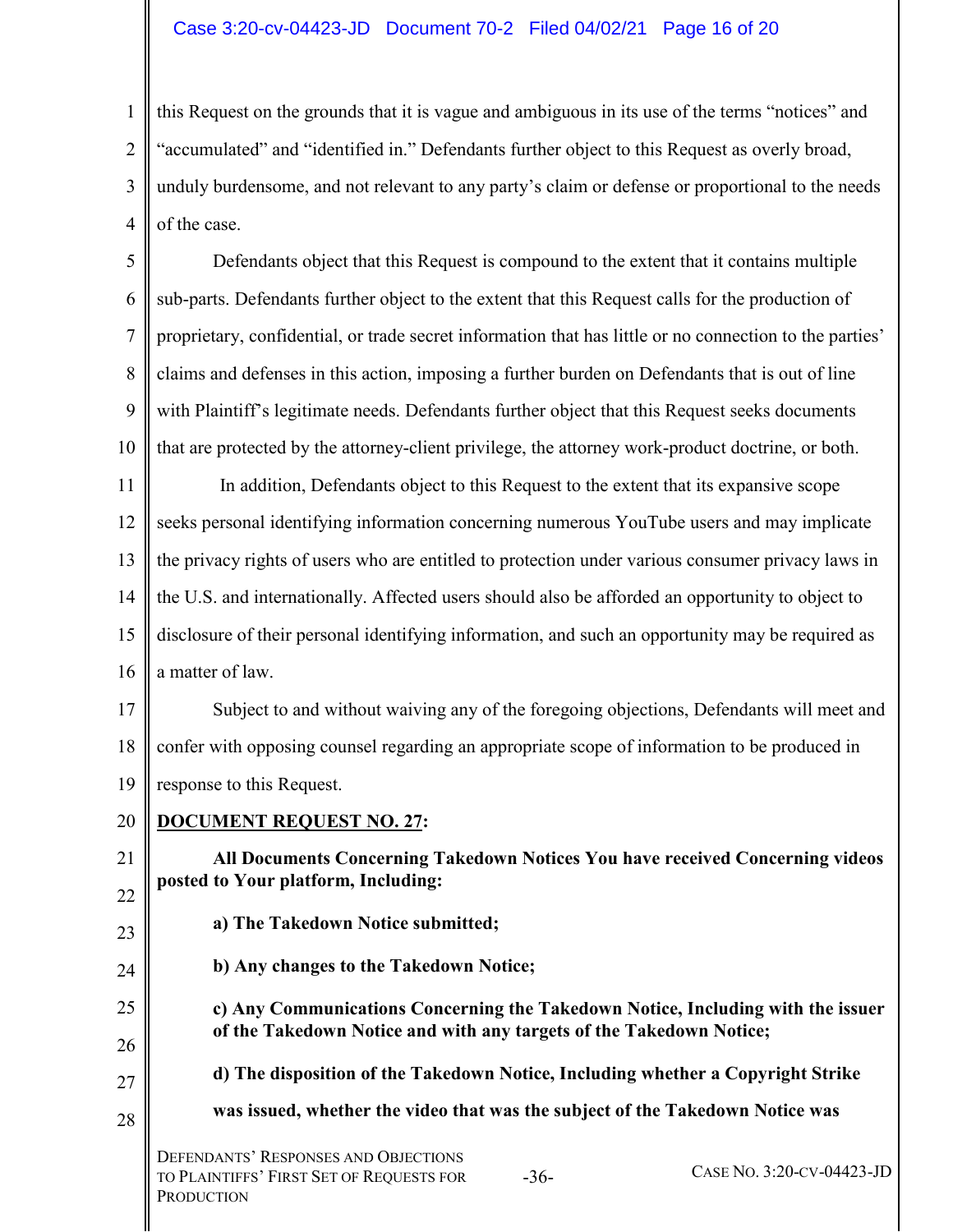**removed, and any changes to the allocation of revenue associated with the video that was the subject of the Takedown Notice.** 

2 3

1

### **RESPONSE TO DOCUMENTS REQUEST NO. 27:**

4 5 6 7 8 9 10 11 Defendants further object to this Request because it calls for the production of materials relevant to a putative class of plaintiffs that has not been certified by the Court. Defendants also object to this Request on the grounds that it is unduly burdensome, overly broad (especially insofar as it demands that Defendants produce "all" documents), and not relevant to any party's claim or defense or proportional to the needs of the case. Defendants further object to this Request because it seeks detailed technical information the aggregation and/or production of which would be highly burdensome in ways that are disproportionate to the legitimate needs of the case.

12 13 14 Defendants object that this Request is compound and structurally confusing. Defendants further object that this Request seeks documents that are protected by the attorney-client privilege, the attorney work-product doctrine, or both.

15 16 17 18 19 20 In addition, Defendants object to this Request to the extent that its expansive scope seeks personal identifying information concerning numerous YouTube users and may implicate the privacy rights of users who are entitled to protection under various consumer privacy laws in the U.S. and internationally. Affected users should also be afforded an opportunity to object to disclosure of their personal identifying information, and such an opportunity may be required as a matter of law.

21 22 23 Subject to and without waiving any of the foregoing objections, Defendants will meet and confer with opposing counsel regarding an appropriate scope of information to be produced in response to this Request.

#### 24 **DOCUMENT REQUEST NO. 28:**

25 26 **All databases Concerning Takedown Notices and Documents sufficient to show all fields in any databases Concerning Takedown Notices, Including a description of the nature of each field.** 

- 27
- 28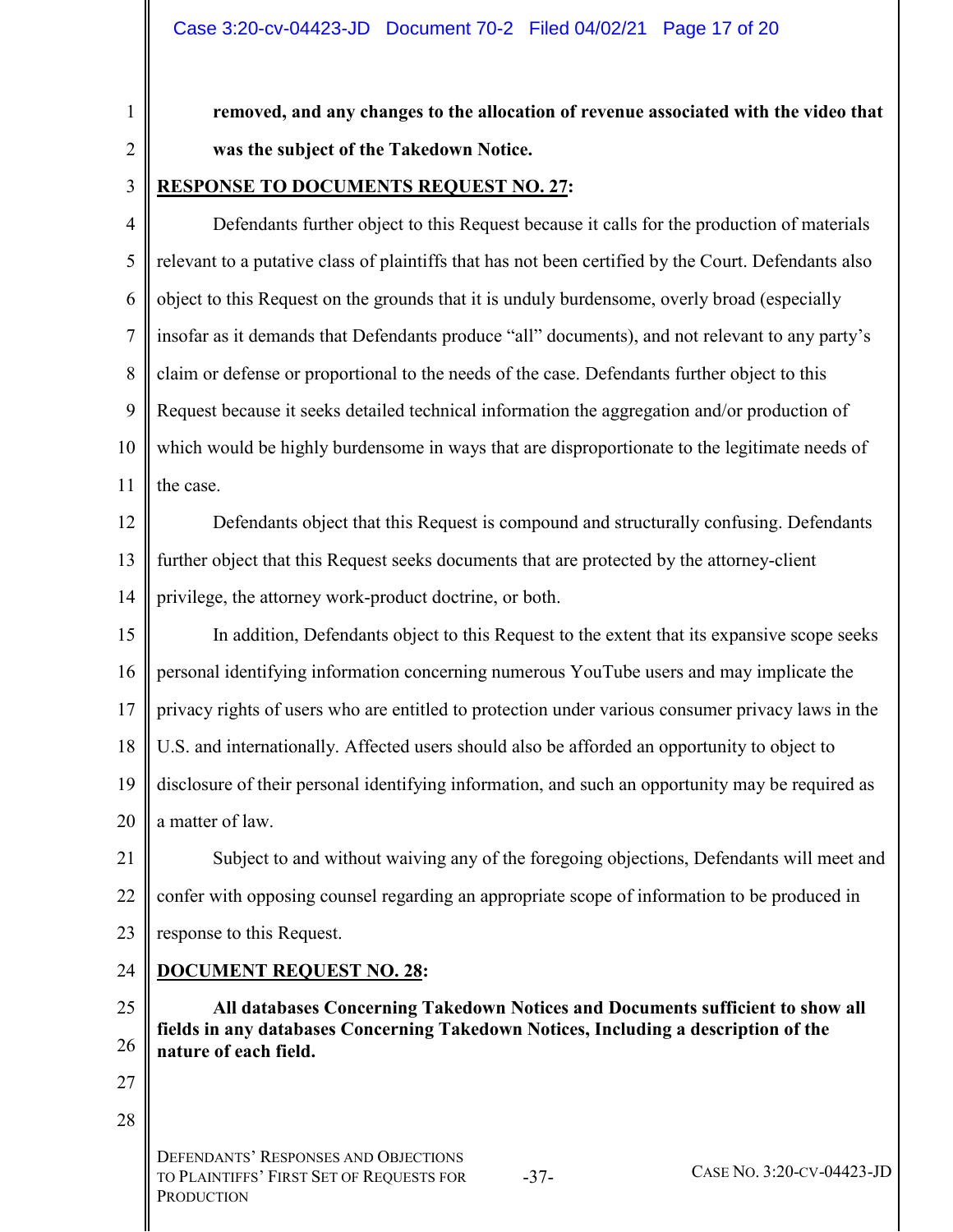1

#### **RESPONSE TO DOCUMENTS REQUEST NO. 28:**

2 3 4 5 6 Defendants object to this Request because it calls for the production of materials relevant to a putative class of plaintiffs that has not been certified by the Court. Defendants also object to this Request on the grounds that it is unduly burdensome, overly broad (especially insofar as it demands that Defendants produce "all" databases), and not relevant to any party's claim or defense or proportional to the needs of the case.

7 8 9 10 11 12 In addition, Defendants object to this Request to the extent that its expansive scope seeks personal identifying information concerning numerous YouTube users and may implicate the privacy rights of users who are entitled to protection under various consumer privacy laws in the U.S. and internationally. Affected users should also be afforded an opportunity to object to disclosure of their personal identifying information, and such an opportunity may be required as a matter of law.

13

### **DOCUMENT REQUEST NO. 29:**

#### 14

#### **All Removed Takedown Notice Videos.**

#### 15 **RESPONSE TO DOCUMENTS REQUEST NO. 29:**

16 17 18 19 20 21 22 23 24 25 26 27 28 Defendants object to this Request because it calls for the production of materials relevant to a putative class of plaintiffs that has not been certified by the Court. Defendants also object to this Request on the grounds that it is vague, ambiguous, unduly burdensome, overly broad (especially insofar as it demands that Defendants produce "all" videos, regardless of their relevance to the parties' claims or defenses), and not relevant to any party's claim or defense or proportional to the needs of the case. In particular, the request is vague and ambiguous in its use of the undefined term "Takedown Notice Videos." **DOCUMENT REQUEST NO. 30: Documents sufficient to show the following information for all Removed Takedown Notice Videos: a. The date(s) uploaded, the number of copies made, the date each copy was made, the location of each copy; b. the metadata included with each video (Including before and after each video was uploaded) and whether that metadata was supplied by the User or You;** 

DEFENDANTS' RESPONSES AND OBJECTIONS TO PLAINTIFFS' FIRST SET OF REQUESTS FOR **PRODUCTION** 

-38- CASE NO. 3:20-CV-04423-JD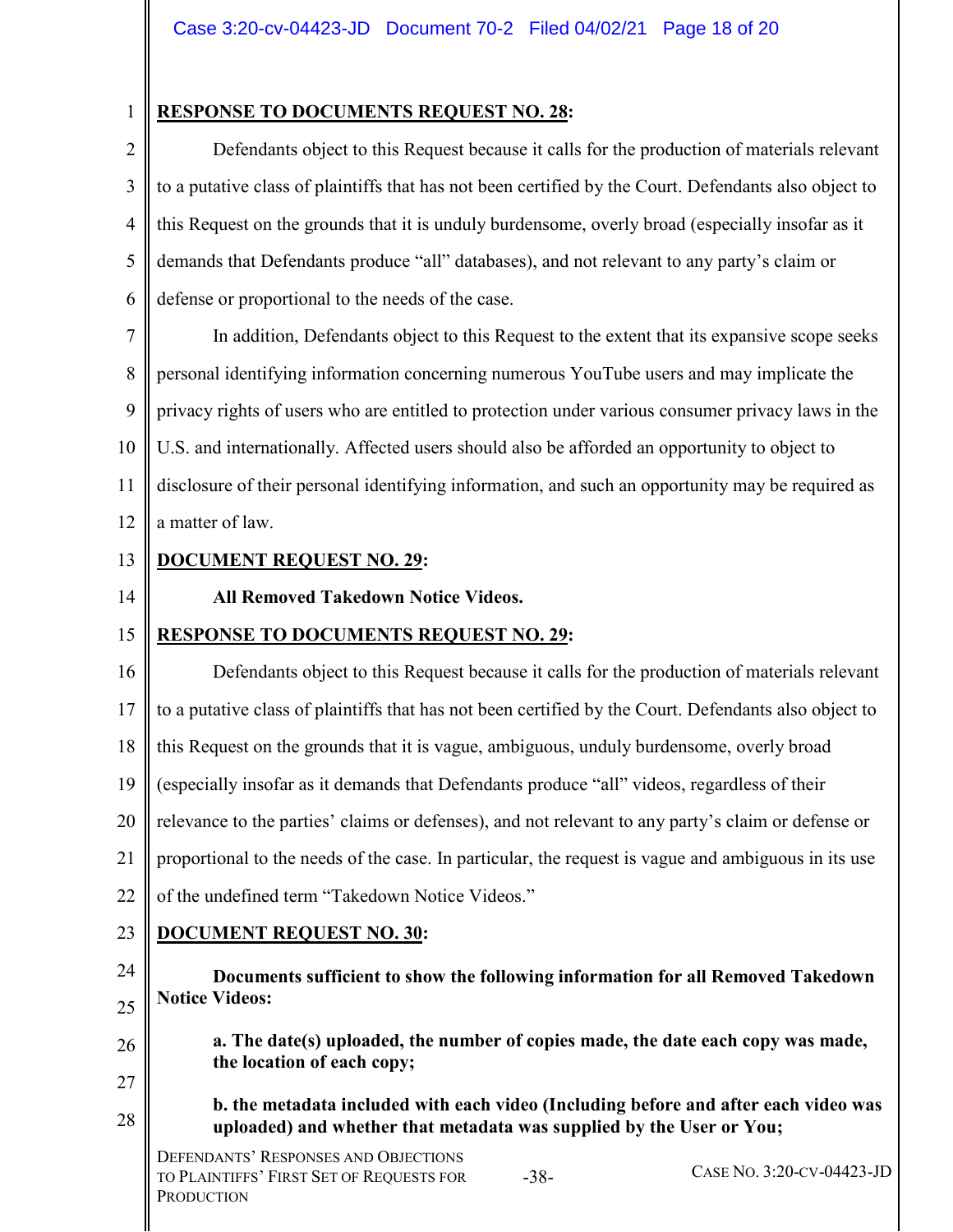| 1              | protective order. Defendants object to this Request because it calls for the production of                                                   |
|----------------|----------------------------------------------------------------------------------------------------------------------------------------------|
| $\overline{2}$ | materials relevant to a putative class of plaintiffs that has not been certified by the Court.                                               |
| 3              | Subject to and without waiving any of the foregoing objections, at a date agreed upon by                                                     |
| 4              | the parties, Defendants will produce YouTube's agreement with the American Society of                                                        |
| 5              | Composers, Authors and Publishers. To the extent Plaintiff believes any further response to this                                             |
| 6              | Request is necessary, Defendants will meet and confer with opposing counsel regarding an                                                     |
| 7              | appropriate scope of information to be produced in response to this Request.                                                                 |
| 8              | <b>DOCUMENT REQUEST NO. 69:</b>                                                                                                              |
| 9              | All Document or data retention policies applying to or Concerning the following:                                                             |
| 10             | a) Takedown Notices;                                                                                                                         |
| 11             | b) The Content ID System;                                                                                                                    |
| 12             | c) Videos posted to Your platform, Including any videos that a User chose to                                                                 |
| 13             | remove;                                                                                                                                      |
| 14             | d) Policies related to copyright;                                                                                                            |
| 15             | e) Repeat Infringers;                                                                                                                        |
| 16             | f) Access to Content ID.                                                                                                                     |
| 17             |                                                                                                                                              |
| 18             | <b>RESPONSE TO DOCUMENTS REQUEST NO. 69:</b>                                                                                                 |
| 19             | Defendants object to this Request on the grounds that it is vague, ambiguous, unduly                                                         |
| 20             | burdensome, overly broad (especially insofar as it demands that Defendants produce "[a]ll"                                                   |
| 21             | documents or policies), and not relevant to any party's claim or defense or proportional to the                                              |
| 22             | needs of the case. In particular, the Request is vague and ambiguous in its use of the phrase                                                |
| 23             | "Your platform" and "[a]ccess to Content ID." Defendants further object that this Request is                                                 |
| 24             | compound and structurally confusing.                                                                                                         |
| 25             | Defendants also object that this Request seeks documents that are protected by the                                                           |
| 26             | attorney-client privilege, the attorney work-product doctrine, or both. Defendants further object                                            |
| 27             | to the extent that this Request calls for the production of proprietary, confidential, or trade secret                                       |
| 28             |                                                                                                                                              |
|                | <b>DEFENDANTS' RESPONSES AND OBJECTIONS</b><br>CASE NO. 3:20-CV-04423-JD<br>TO PLAINTIFFS' FIRST SET OF REQUESTS FOR<br>$-74-$<br>PRODUCTION |

 $\overline{1}$